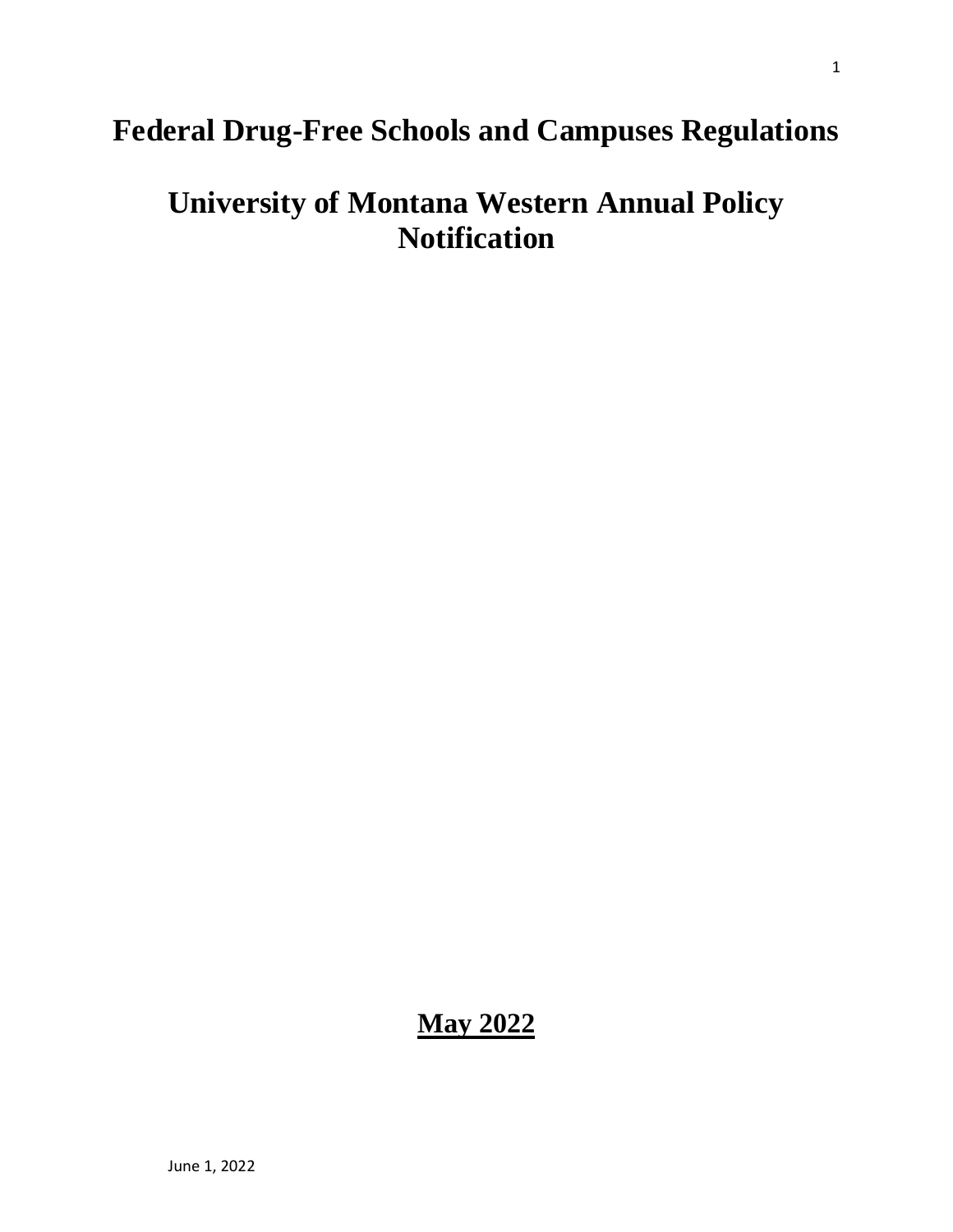#### **Federal Drug-Free Schools and Campuses Regulations [EDGAR Part 86]**

As a requirement of these regulations, The University of Montana Western is to disseminate and ensure receipt of the below policy/information to all students, staff, and faculty on an annual basis. This process is formally conducted by email distribution to all faculty, staff, and students as well as posting these annual notifications online at: [https://www.umwestern.edu.](https://www.umwestern.edu/wp-content/uploads/2018/02/Annual-Notifications.pdf/) Questions concerning this policy and/or alcohol and other drug programs, interventions and policies may be directed to Nicole Hazelbaker, Dean of Students at: [nicole.hazelbaker@umwestern.edu](mailto:nicole.hazelbaker@umwestern.edu) or (406) 683-7388.

As an academic community, The University of Montana Western is committed to providing an environment in which learning and scholarship can flourish. The possession or use of illegal drugs, or the abuse of those which may otherwise be legally possessed, seriously affects the University environment, as well as the individual potential of our students and staff. The University of Montana Western acknowledges state and federal laws and enforces University policies regarding the distribution, possession, or use of illegal drugs or controlled substances.

The University of Montana Western strongly encourages students and staff members to voluntarily obtain assistance for dependency or abuse problem before such behavior results in an arrest and/or disciplinary referral which might result in their separation from the institution. The University recognizes that behavioral health problems, which affect work or student performance, may be correctable through treatment or counseling. The University strongly supports such counseling measures and employees are encouraged to seek such services.

The use of, or addiction to, alcohol, marijuana, or controlled substances is not considered an excuse for violations of the Student Conduct Code or staff/faculty expectations, and will not be a mitigating factor in the application of appropriate disciplinary sanctions for such violations.

Help is available both on campus and within the community for faculty, staff, and students who are dependent on, or who abuse the use of alcohol or other drugs. Montana Western Student Counseling (406-683-7388) as well as various employee assistance programs available through employee health insurance programs (406-683-7010) will maintain the confidentiality of persons seeking help for personal dependency and will not report them to institutional or state authorities. Additionally, the staff of Montana Western Student Affairs, including Wellness and Student Counseling Services provides educational and awareness programming, information, and assistance regarding drug and alcohol use to faculty, staff, and students.

Regarding drug and alcohol treatment services in the Dillon community, confidential chemical dependency assessment, outpatient counseling, and patient placement services are available at Barrett Hospital and Healthcare (406-683-1188). Information on additional Dillon community behavioral health outpatient services can be confidentially obtained by faculty, staff, and students from Montana Western Student Counseling Services, Montana Western Human Resources, or at this link: [https://www.cscofswmt.org/uploads/2/4/2/6/24265810/behavioral\\_health\\_provider\\_list.pdf](https://www.cscofswmt.org/uploads/2/4/2/6/24265810/behavioral_health_provider_list.pdf)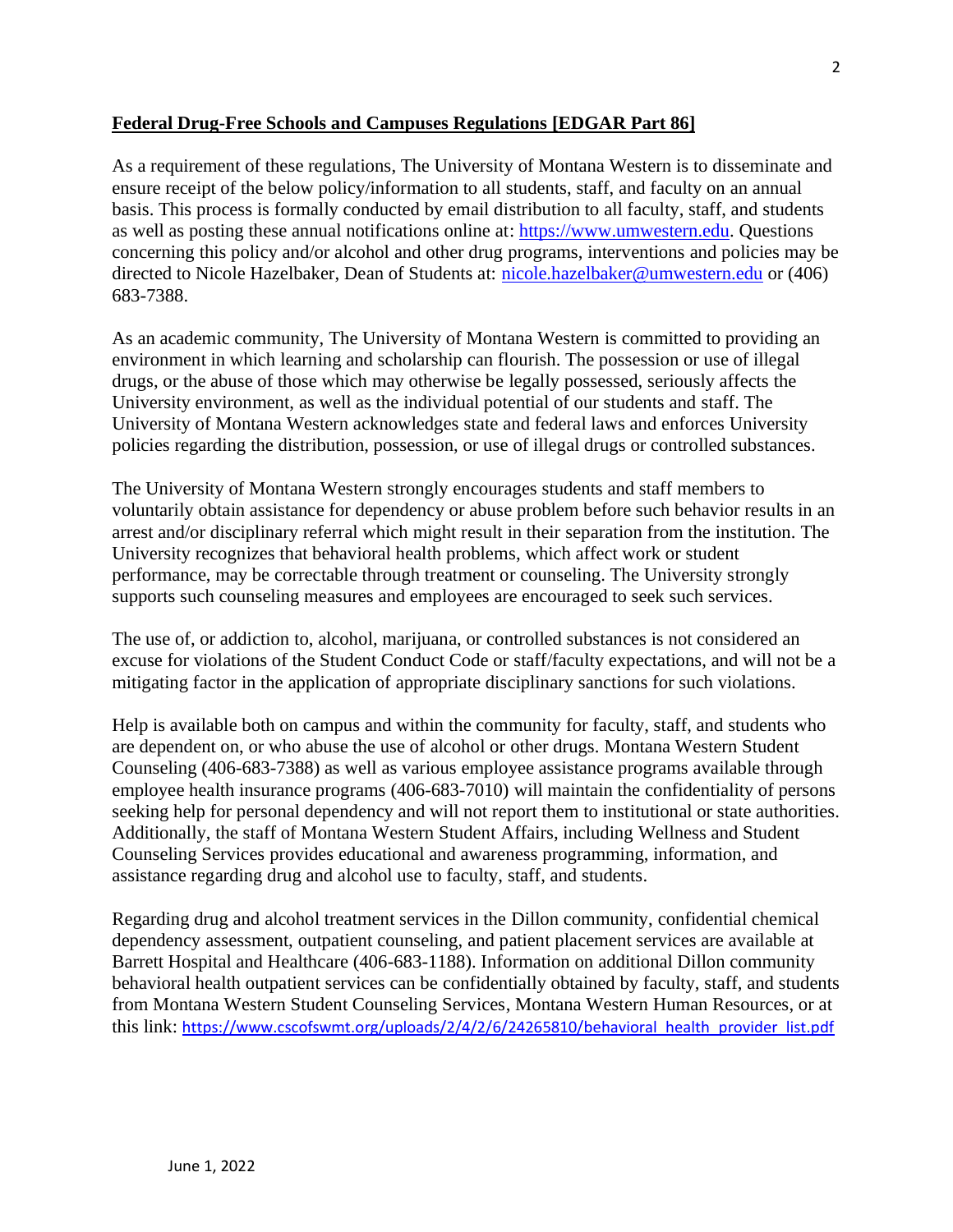#### **University of Montana Western Alcohol and Drug Policies**

#### **Campus Policy 100.5: Campus Alcohol**

Consumption of alcoholic beverages on property belonging to the Montana University System is prohibited except as expressly permitted (Board of Regents Policy 503.1). Specifically, the use or possession of alcoholic beverages is prohibited:

- in University of Montana Western buildings, grounds, and athletic fields,
- at on- or-off campus university-sponsored events, and
- at on- or off-campus university-recognized student club events, except in limited approved circumstances.

Except for the limited exceptions listed below, no event involving the service of alcoholic beverages may take place without the prior written approval of the Chancellor or his/her designee. Alcoholic beverages maybe limited to beer and wine.

The purpose of this policy is to provide regulations governing the use and possession of alcoholic beverages on university-owned or controlled property, for university-sponsored events, and for events by university-recognized student clubs.

It is the University's intent to comply with applicable laws pertaining to the sale, possession, and consumption of alcoholic beverages and to foster responsible attitudes toward alcohol among members of the University community, including students, faculty, staff, and visitors.

#### **A. Definitions**

University clubs, organizations, and campus events include, but are not limited to, sport groups, academic honoraries, athletic teams, service organizations, sponsored parties, tailgate parties, dances, picnics, banquets, field trips, sponsored recreational events, and social functions.

"Alcoholic beverage" means any beverage subject to the "Montana Alcoholic Beverages Code."

#### **B. Exceptions**

The consumption of alcoholic beverages at university-recognized events is allowed with advance written approval by the Chancellor or his/her designee providing certain stipulations are met. Guidelines, procedures and [Alcohol Registration Forms](https://www.umwestern.edu/images/pdf/alcohol-registration-form.pdf) are available from the Conference & Event Services Office (see UMW Policy 600.3).

Alcoholic beverages may be consumed in the privacy of a Family Housing apartment, the Chancellor's residence, and university rental houses, in accordance with local, state, and federal laws and existing university student conduct regulations.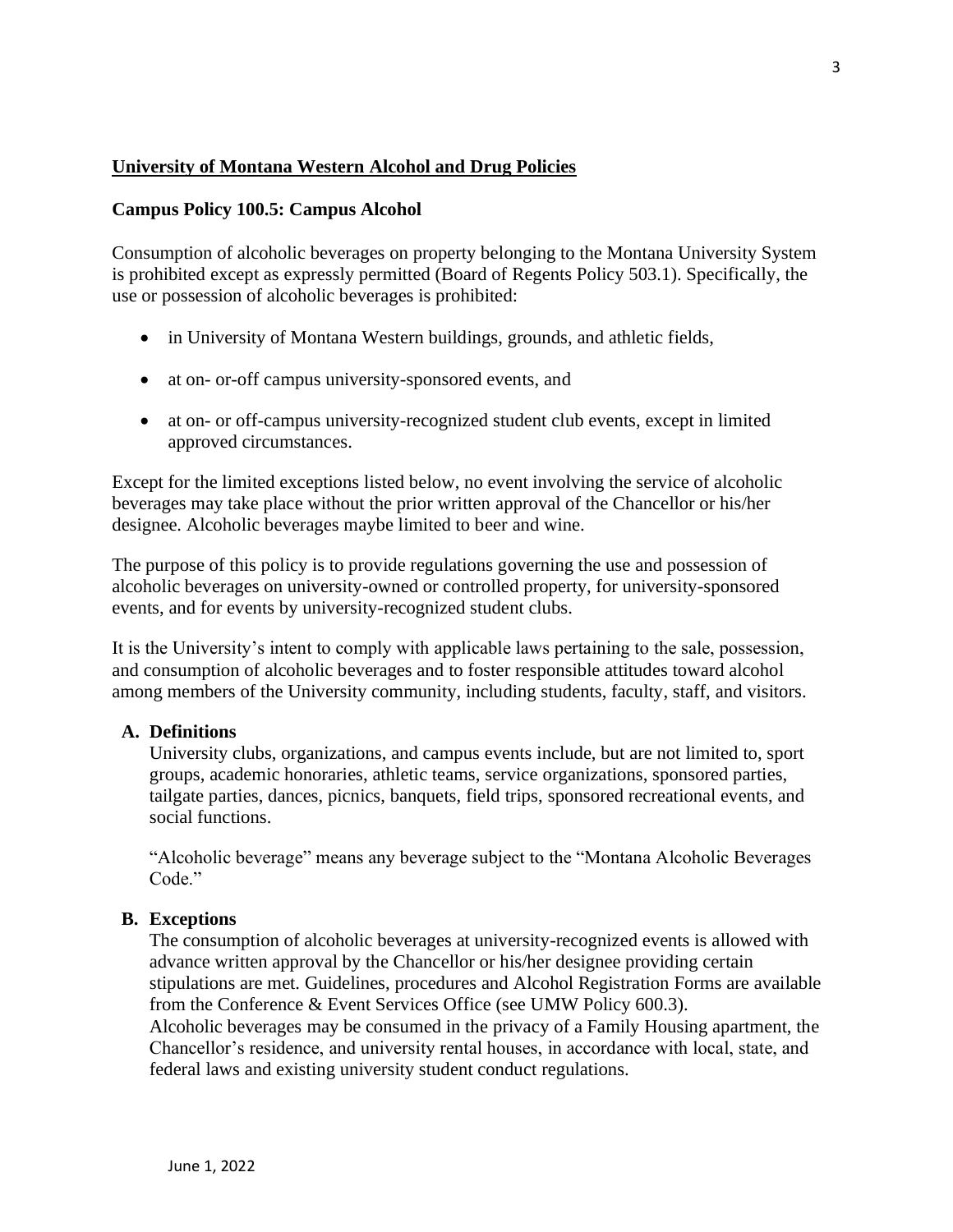#### **C. On Campus Events**

Alcoholic beverages on University property shall conform to the following conditions:

- All events held on University property that involve service of alcoholic beverages, except those in Family Housing apartments, the Chancellor's residence, and university rental houses, must be scheduled with the UMW Conference & Event Services Office.
- Consumption shall be in connection with a substantive event, such as a banquet, official entertainment, reception, or approved tailgate party.
- Food and nonalcoholic beverages shall be available.
- The event shall be monitored to prevent consumption by persons not of legal age.
- All events involving alcoholic beverages must have appropriate licenses and permits.
- The sale of alcoholic beverages or any indirect means of collecting money to pay for alcoholic beverages is prohibited unless a licensed alcohol vendor caters the event or a temporary alcohol permit is obtained from the State. The vendor must possess a current Montana all-beverage license and an annually renewable catering permit.
- University or student club funds may not be used to buy alcoholic beverages.
- Each club or organization sponsoring an event shall adhere to the risk management guidelines contained in this policy.
- Unreasonable or irresponsible conduct or violation of any regulation or noncompliance with any limitation outlined herein will justify discontinuance of the event and subsequent denial of University service and facilities.
- UMW Foundation events serving alcoholic beverages on campus are not subject to this policy unless co-sponsored by a student club. Events are approved through the catering policy.

#### **D. Off Campus Events**

University-sponsored events must meet the same requirements that apply to on-campus events.

Any university-recognized student club that sponsors any gathering, meeting, or other activity off-campus that involves alcoholic beverages must meet the same requirements that apply to on-campus events, with the exception of the following privileges and restrictions:

• Student officers or officials must meet with the club's advisor to ensure their risk management plan adheres to university alcohol policies and risk management guidelines and have the event approved by the Chancellor.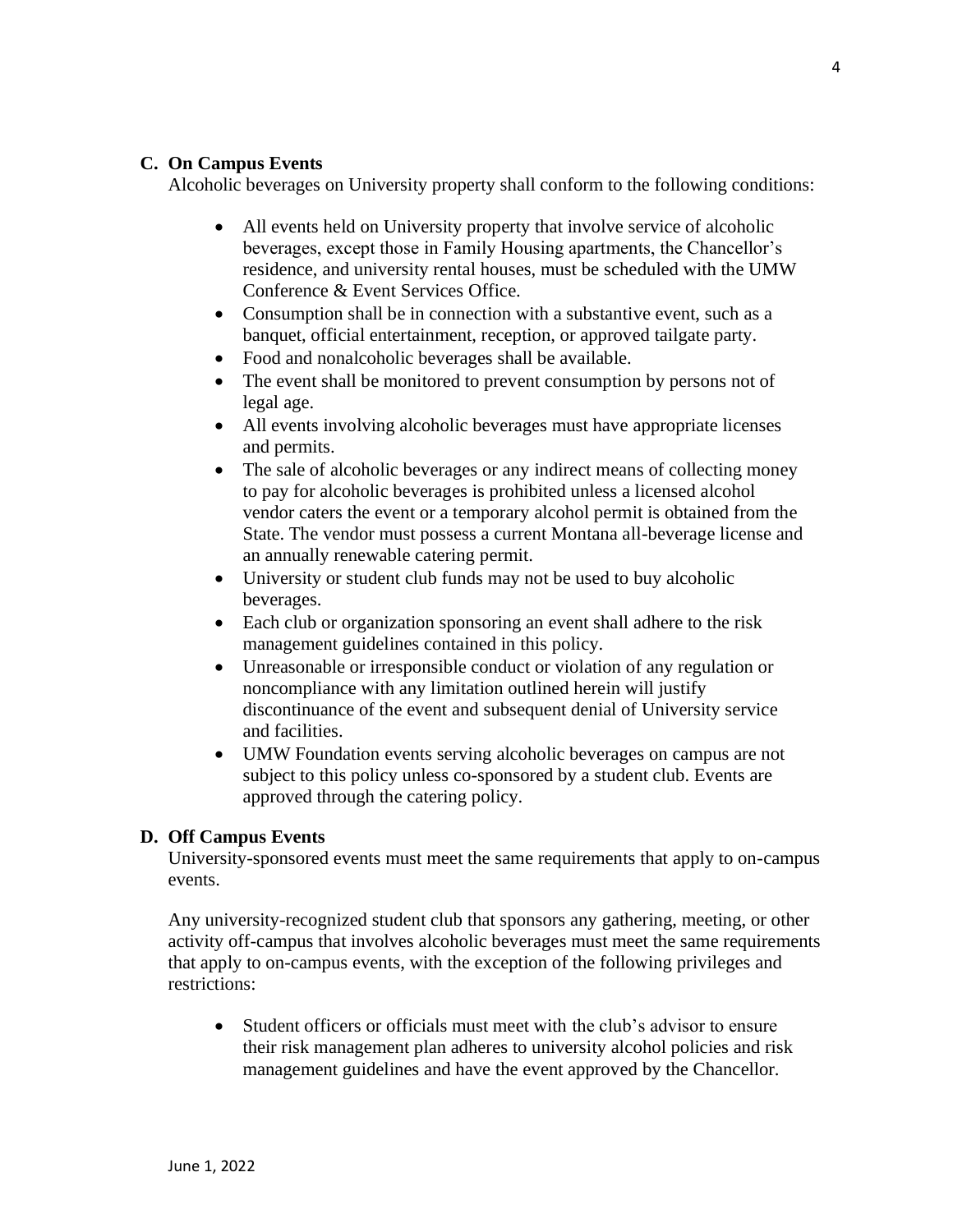- A University-recognized student club that sponsors an event involving alcoholic beverages off University property must have the event catered by a licensed vendor, if fifteen (15) or more persons attend the event. Vendor approval by Conference & Event Services is not required.
- A University-recognized student club that sponsors an event involving alcoholic beverages off University property is not required to have the event catered by a licensed vendor if fourteen (14) or fewer persons attend the event. However, the sale of alcohol is prohibited unless a licensed vendor caters the event.
- Event participants may contribute personal funds to purchase alcoholic beverages for the event. Students who organize and participate in this type of event assume the responsibility for serving alcohol and monitoring its use in accordance with local ordinances, state, and federal laws, and Board of Regents and UMW policies.
- University-recognized student clubs may not apply for a special permit from the State of Montana Liquor Division.
- Violations of university alcohol regulations are also violations of the UMW Student Conduct Code.
- Violators are subject to disciplinary action pursuant to the Code. The University, including ASUMW, may deny privileges to a student club or impose other sanctions for alcohol violations.

#### **E. Alcohol Risk Management Guidelines**

Risk Management guidelines are intended to help safeguard the University community against potential harm and exposure to legal liability. Therefore, it is imperative that policies are consistently enforced and the following strategies be incorporated into planning and implementing any event.

- Alcohol-free events should be promoted.
- Reasonable amounts of food and nonalcoholic beverages must be available at the same place and featured as prominently as alcoholic beverages.
- Alcoholic beverages must not be served to minors. Adults risk criminal liability, as well as civil liability, when minors consume alcoholic beverages.
- At social functions where alcoholic beverages are provided by the sponsoring organization, direct access should be limited to designated servers and consumption permitted only within designated and monitored areas.
- Drinking competitions are prohibited.
- Activities promoting forced consumption of alcohol are not allowed and could subject those individuals providing alcohol to liability.
- Service and consumption of alcoholic beverages must not exceed four (4) hours. Exceptions may apply.
- Service must be refused to anyone who appears to be intoxicated.
- A plan must be implemented for controlling and limiting the quantity of alcohol served.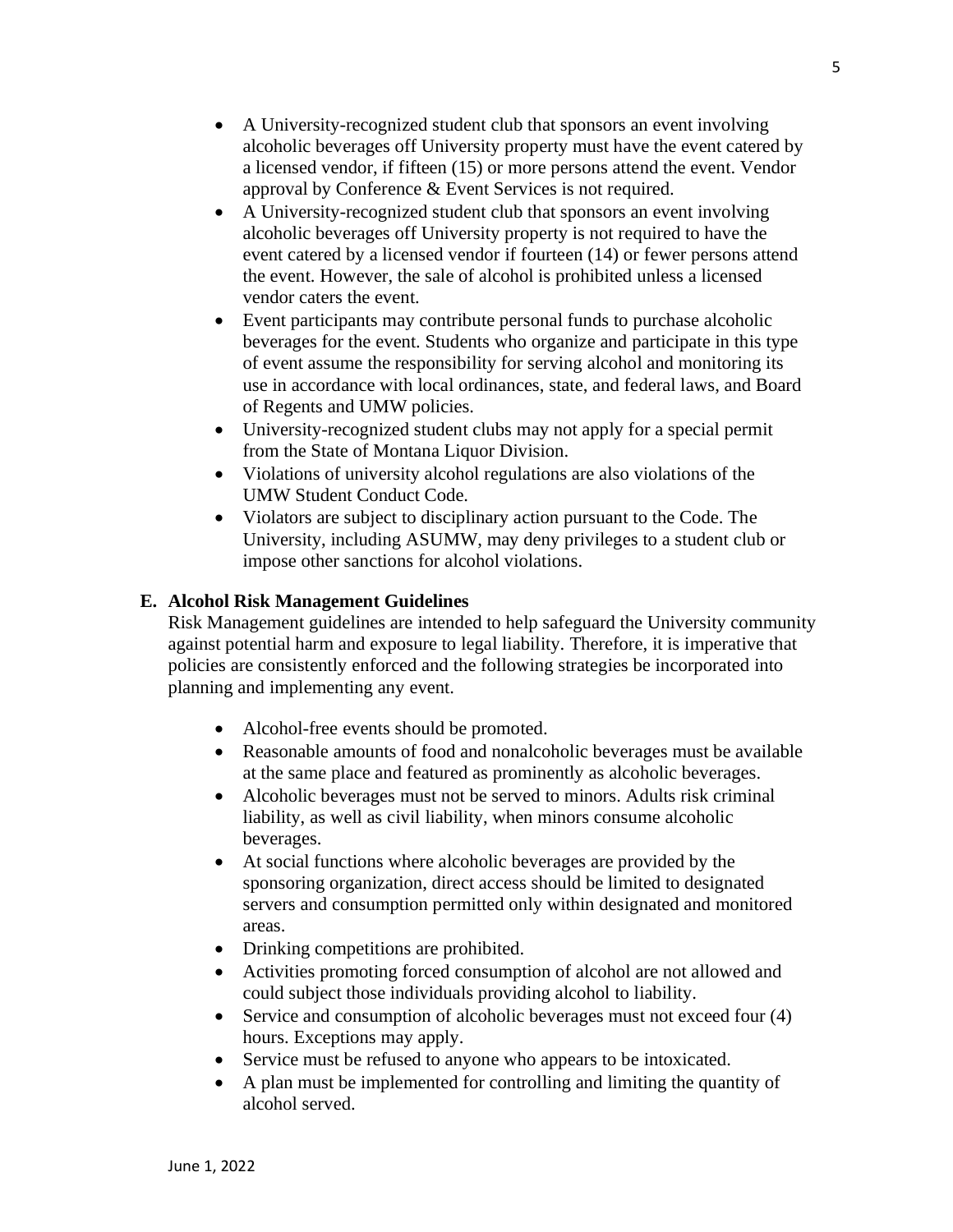- Access to the event must be controlled.
- Assistance should be provided to individuals who are abusing alcohol.
- Safe transportation to and from events should be encouraged and/or provided, including a designated driver program.
- Alcohol consumption at tailgate parties may begin no earlier than two (2) hours before the scheduled start of the game, and may continue no later than the start of the second half of the game.
- Ongoing education should be provided by the University to inform individuals about the potential risks associated with excessive use of alcohol.
- Alcohol may not be the focus of the event.
- The amount of alcohol may not be used as an inducement to attend or participate in an event, and event promotional material may not make reference to the amount of alcohol available for consumption, such as number of beer kegs.
- Event advertisements should mention the availability of nonalcoholic beverages as prominently as alcohol.
- Alcoholic beverages are not to be provided as free awards to individual students or campus groups.

#### **F. Advertising and Promotion Involving Alcohol**

For any University-related event or activity, The University of Montana Western will not:

- Use beer, wine, or liquor products (name, trademark, or logo) in advertisements and promotions for, or as sponsors of, any University event or activity, regardless of location.
- Use any University logo, trademark, or name in conjunction with alcoholic beverage products or symbols.
- Make alcohol the focus of any University event, or use availability of beer or other alcoholic beverages to promote any University event.

#### G. **Residence Hall Alcohol Policy**

The University of Montana Western follows all state and federal statutes. In accordance with state law, students under the age of 21 cannot consume or possess alcohol. When both residents of the room are under the age of 21, neither they nor their guests/visitors may possess or consume alcohol. This includes shot glasses, alcohol decorations (trophy bottles), empty alcohol containers, etc.

For rooms in which one roommate is 21 or older while the other roommate is not of legal drinking age, the resident who is of legal drinking age may not consume alcohol in his/her room. Rooms where both or all roommates are of legal drinking age may consume alcohol inside their room and must keep their behavior from being disruptive. No guests under the age of 21 may be present in the room while the of-age roommate/guests are consuming alcoholic beverages.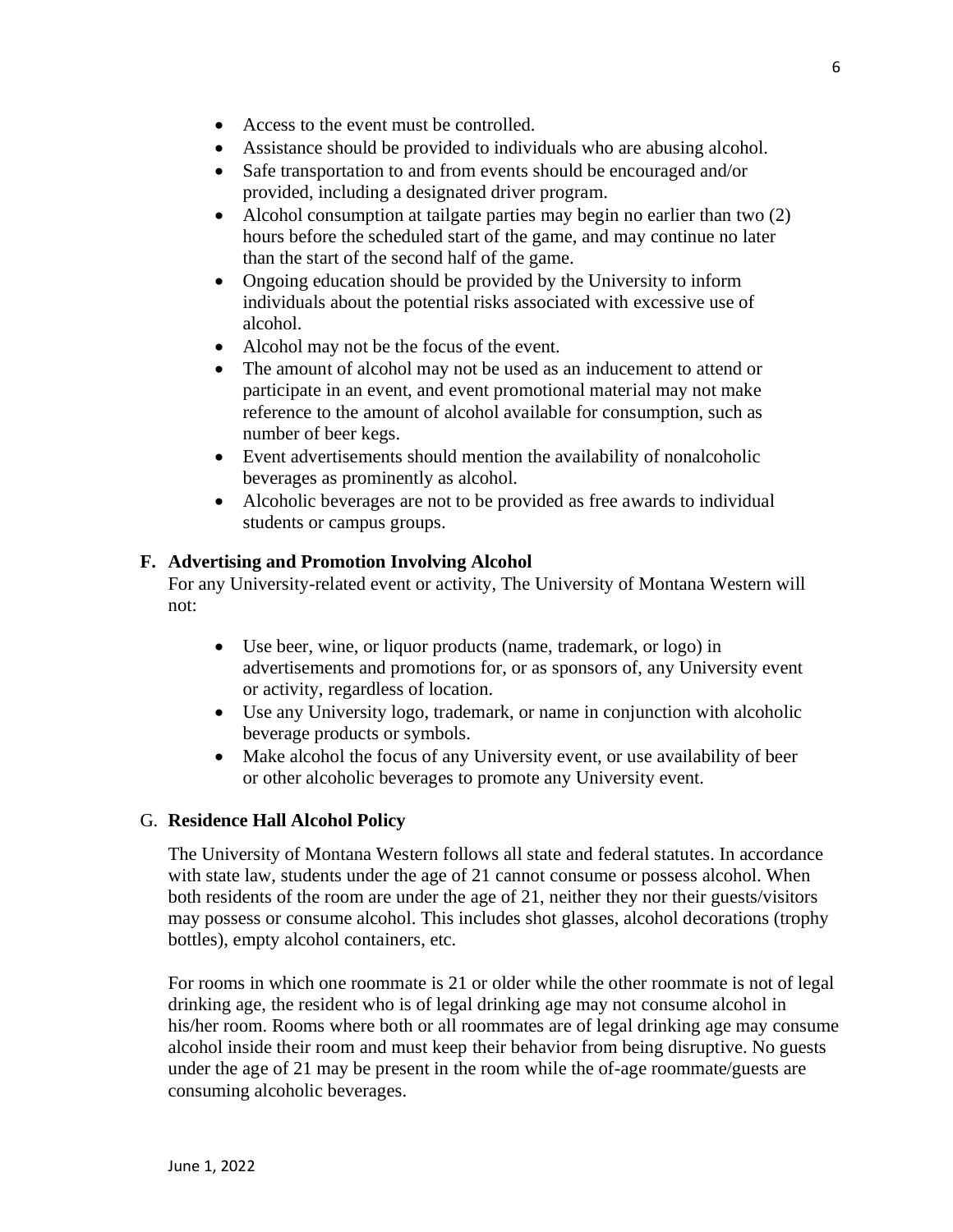Alcohol is not allowed in any public areas of the building or in rooms occupied by underage residents. Most alcohol situations are brought to attention because of disruptive behavior. This behavior is addressed through student conduct and may require attendance at a behavioral Health Options (Options). The cost of the Options program is the responsibility of the student.

Alcohol violations carry with them the prospect of a Minor In Possession (MIP) and other criminal charges, and more severe consequences are dependent on the behavior displayed at the time of documentation.

#### **Campus Policy 100.6: Drug Free Campus**

The University of Montana Western is committed to providing a drug-free campus. In accordance with The Drug Free Schools and Campuses Regulations (34 CFR Part 86) of the Drug-Free Schools and Communities Act (DFSCA): The DFSCA requires that, as a condition of receiving funds or any other form of financial assistance under any federal program, an institution of higher education such as the University of Montana Western, must certify that it has adopted and implemented a program to prevent the unlawful possession, use or distribution of illicit drugs and alcohol by students and employees. If audited, failure to comply with the Drug-Free Schools and Communities Regulations may cause an institution to forfeit eligibility for federal funding.

The purpose of this policy is to comply with the Drug-Free Schools & Communities Act of 1989

Any faculty member, staff member, or student who violates this prohibition, or who does not cooperate with the University in its attempts to maintain a drug-free environment, will face disciplinary action up to and including expulsion or dismissal from UMW. Such persons also may be required, as a condition of continuing their relationship with the University, to enroll, at their own expense, in a substance abuse counseling and/or treatment program.

Individuals violating any town ordinances, state criminal laws, or federal laws relating to alcohol or drug use also risk fines and imprisonment.

To certify its compliance with the regulations, the University of Montana Western has implemented a drug prevention program to prevent the unlawful possession, use or distribution of illicit drugs and alcohol by all students and employees both on school premises and as part of any of its activities. Creating a program that complies with the regulations requires the University of Montana Western to do the following:

- Prepare a written policy on alcohol and other drugs.
- Develop a sound method of distribution of the policy to every student and IHE staff member each year.
- Prepare a biennial review report on the effectiveness of its alcohol and other drug (AOD) programs and the consistency of policy enforcement.
- Maintain its biennial review report on file so that it can be submitted, if requested by the U.S. Department of Education, other entity or individual.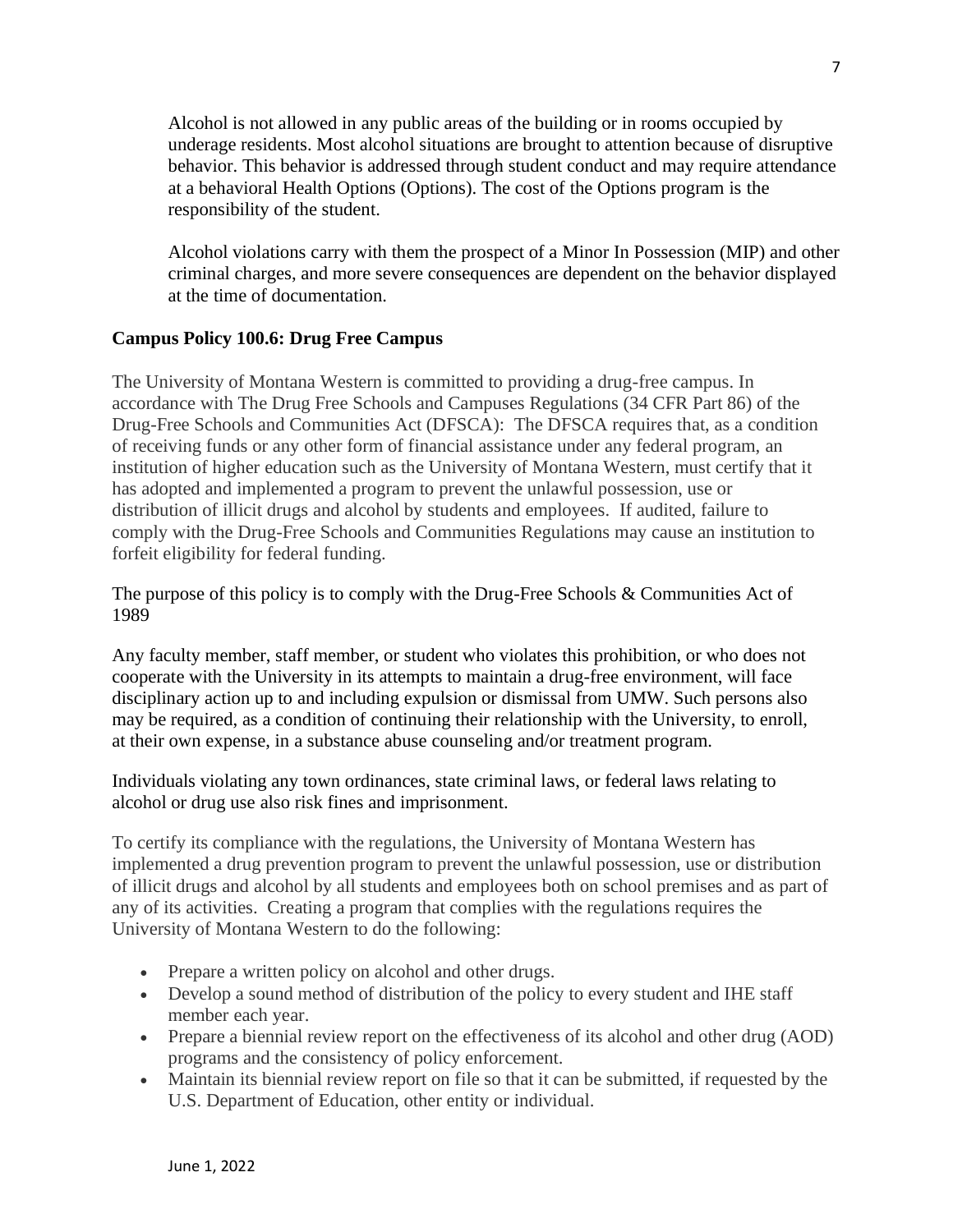If questions arise related to any of these guidelines or policies, contact the Dean of Students for the appropriate department for referral. Faculty, staff, and students are encouraged to familiarize themselves with resources available in the area of substance abuse, counseling, and treatment. In addition, Student Counseling is available to assist students with substance-related problems.

#### **Campus Policy 705.3: Drug-Free Workplace**

In compliance with the Drug-Free Workplace Act of 1988, The University of Montana Western is committed to providing a drug-free workplace. The unlawful manufacture, distribution, sale, possession, or use of a controlled substance in the workplace or while conducting University business is prohibited.

The purpose of this policy is to provide a safe and healthy environment for UMW employees, students, and visitors.

All employees will be given a copy of this policy. Employees must comply with this policy and notify their immediate supervisor of any criminal drug statute conviction for a violation occurring in the workplace within five (5) days after such conviction. The supervisor is responsible for notifying the Vice Chancellor for Administration & Finance/Student Affairs immediately upon notice from the employee. The Vice Chancellor for Administration & Finance/Student Affairs is responsible for notifying the appropriate federal granting agency of the conviction when the employee involved is working on a federal grant or contract, within ten days of learning of the conviction.

Employees who violate this policy will be subject to counseling or to disciplinary action in accordance with personnel policy or collective bargaining agreements if applicable. UMW recognizes that behavioral health problems, which affect work performance, may be correctable through treatment or counseling. The University strongly supports such counseling measures and employees are encouraged to seek such services.

The University has contracted to provide for employee assistance counseling and referral. The University Wellness Program, along with Human Resource Services, provides periodic awareness training about the effects of drug use and abuse, counsels employees on available assistance under the group insurance plan, and makes confidential referrals to our employee assistance program.

It is unlawful for student employees to manufacture, distribute, sell or possess a controlled substance in the workplace. Student employees are notified of this policy when signing their employment document and are subject to disciplinary action just as any other employee. Awareness training about the effects of drug use and abuse is available to students through counseling services at the University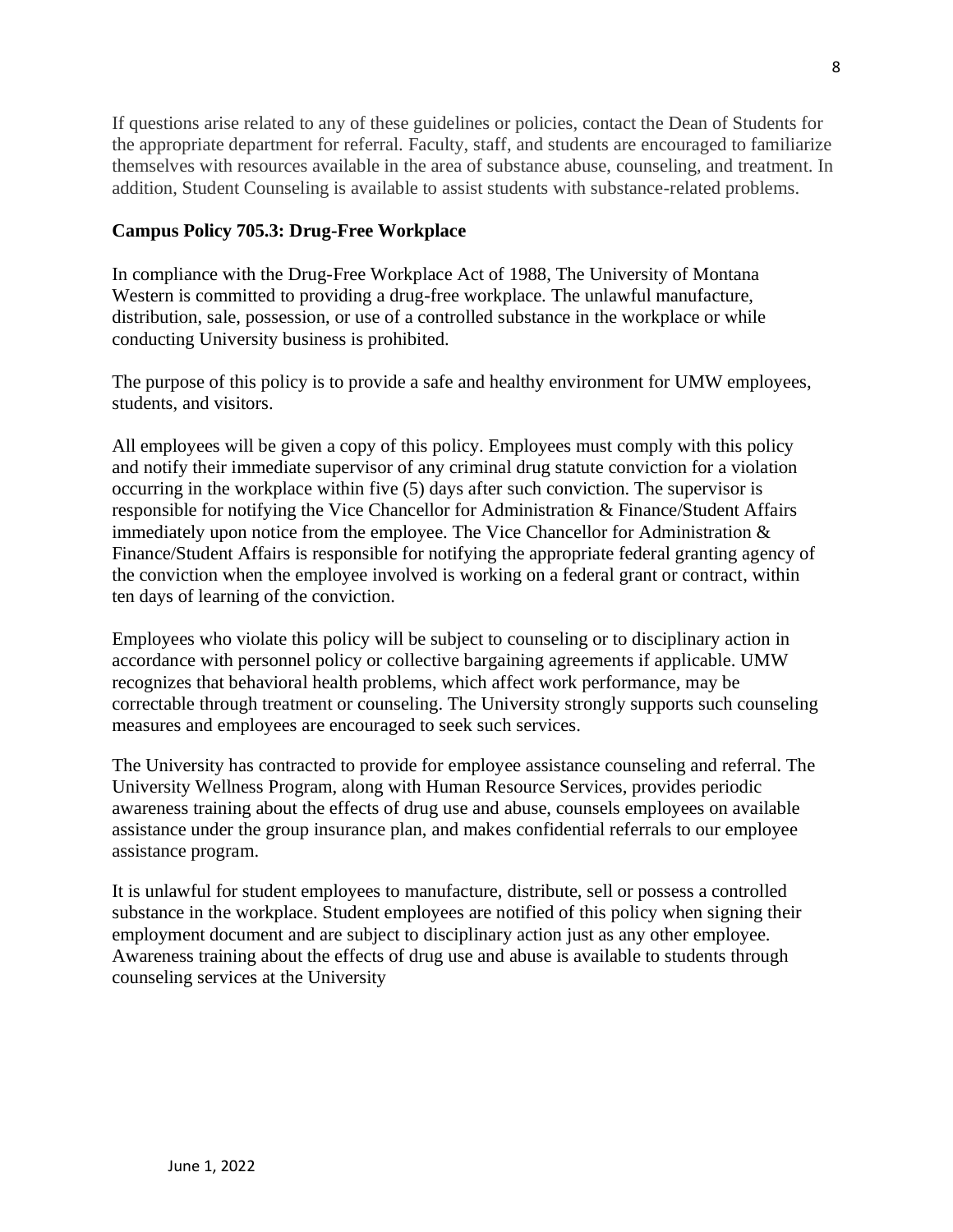#### **Student Policy and Sanctions – Alcohol and Other Drugs**

#### **Student Code of Conduct: 4 – Rules and Regulations, i. General Behavioral Code for Misconduct & ii. General Behavioral Code for Residence Halls and Family Housing**

Students have the responsibility to conduct themselves in a manner that does not impair the welfare or educational opportunities of others in the Montana Western community. Students must act as responsible members of the academic community; respect the rights, privileges, and dignity of others; and refrain from actions that interfere with normal University functions.

General Misconduct includes all forms of misconduct, except academic misconduct. Some, but not all, of the acts listed below are criminal acts under the laws of Montana. In all cases, Montana Western concerns itself with general, or non-academic, misconduct insofar as it directly affects the Montana Western community. General misconduct is subject to University disciplinary action(s), and includes:

Use, possession, or distribution of alcoholic beverages on University premises or at University-sponsored activities except as permitted in University policies (Facility Use Policy, and Alcohol Policy – see above). NOTE: According to Montana law, use or abuse of alcohol does not justify abusive or damaging behavior; such use or abuse will not constitute grounds for reduced sanctions for Conduct Code violations.

Use, possession, or distribution of medical marijuana. Although Montana state law permits the use of medical marijuana, i.e., use by persons possessing lawfully issued medical marijuana cards, federal laws prohibit marijuana use, possession and/or cultivation at educational institutions and on the premises of other recipients of federal funds. The use, possession or cultivation of marijuana for medical purposes is therefore not allowed in any University of Montana Western housing or any other University of Montana Western property; nor is it allowed at any University-sponsored event or activity off campus.

Illegal use, possession, or distribution of any controlled substance on University premises or at University-sponsored activities; or illegal distribution of any controlled substance off-campus, subject to procedures in Section I, Jurisdiction.

The University of Montana Western reserves the right to contact parents of students under the age of 21 as they become involved in or are adjudicated for violations of Montana Western's drug and alcohol policies. Contacts are made when it is deemed appropriate for the safety and well-being of the involved student.

Montana Western will impose disciplinary sanctions (consistent with local, State, and federal laws), and consistently enforce such sanctions relating to the unlawful possession, use, or distribution of alcohol and illicit drugs by students. Violations of this policy will result in disciplinary action up to and including expulsion and may have legal consequences. A student violating this policy may be required to satisfactorily complete a drug abuse assistance or rehabilitation program as an alternative to suspension or expulsion. Anyone unlawfully possessing or using drugs risks being reported to the appropriate law enforcement agency.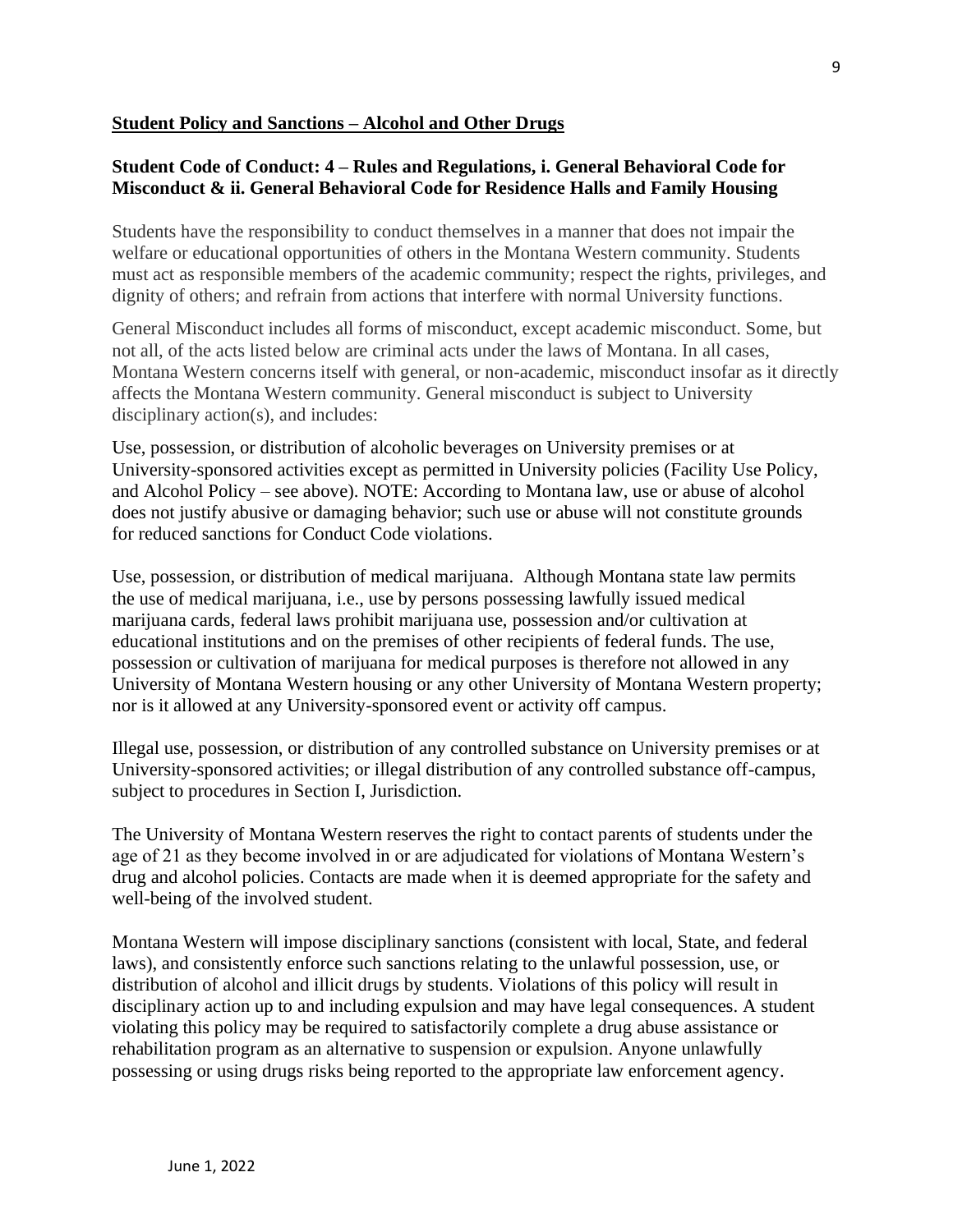#### **Student Code of Conduct: 4 – Rules and Regulations, h. General Behavior Penalties**

**General Behavior Sanctions** (Also apply to Residence Hall and Family Housing violations)

Sanctions may include any one or more or the following:

• Expulsion

The student is permanently separated from the University and/or from University-owned or controlled property or events. This sanction requires an administrative review by the Vice Chancellor for Administration, Finance, and Student Affairs.

• Suspension

The student is separated from the University for a specified period of time, and may also be excluded from participation in any University-sponsored activity. This sanction requires an administrative review by the Vice Chancellor for Administration, Finance, and Student Affairs.

• Disciplinary Probation

The student continues attendance at Montana Western and is subject to restrictions and/or conditions imposed by the University for a specified period of time.

• Disciplinary Warning

The student is warned that further misconduct may result in severe disciplinary sanctions.

• Restitution

The student is required to make payment for damage to Montana Western as a result of violation of this Code.

• Other Sanctions

In addition to or in lieu of the above, other sanctions may be imposed. For example, the student may be evicted from the Residence Halls or Family Housing, may be prohibited from attending campus events or participating in organized activities, and/or may be required to attend and complete classes, programs, workshops, or counseling dealing with specific behaviors, such as drug and alcohol abuse and sexual offenses, as conditions of current or future enrollment.

• Community Service

Students may be required to perform a certain number of unpaid volunteer service hours.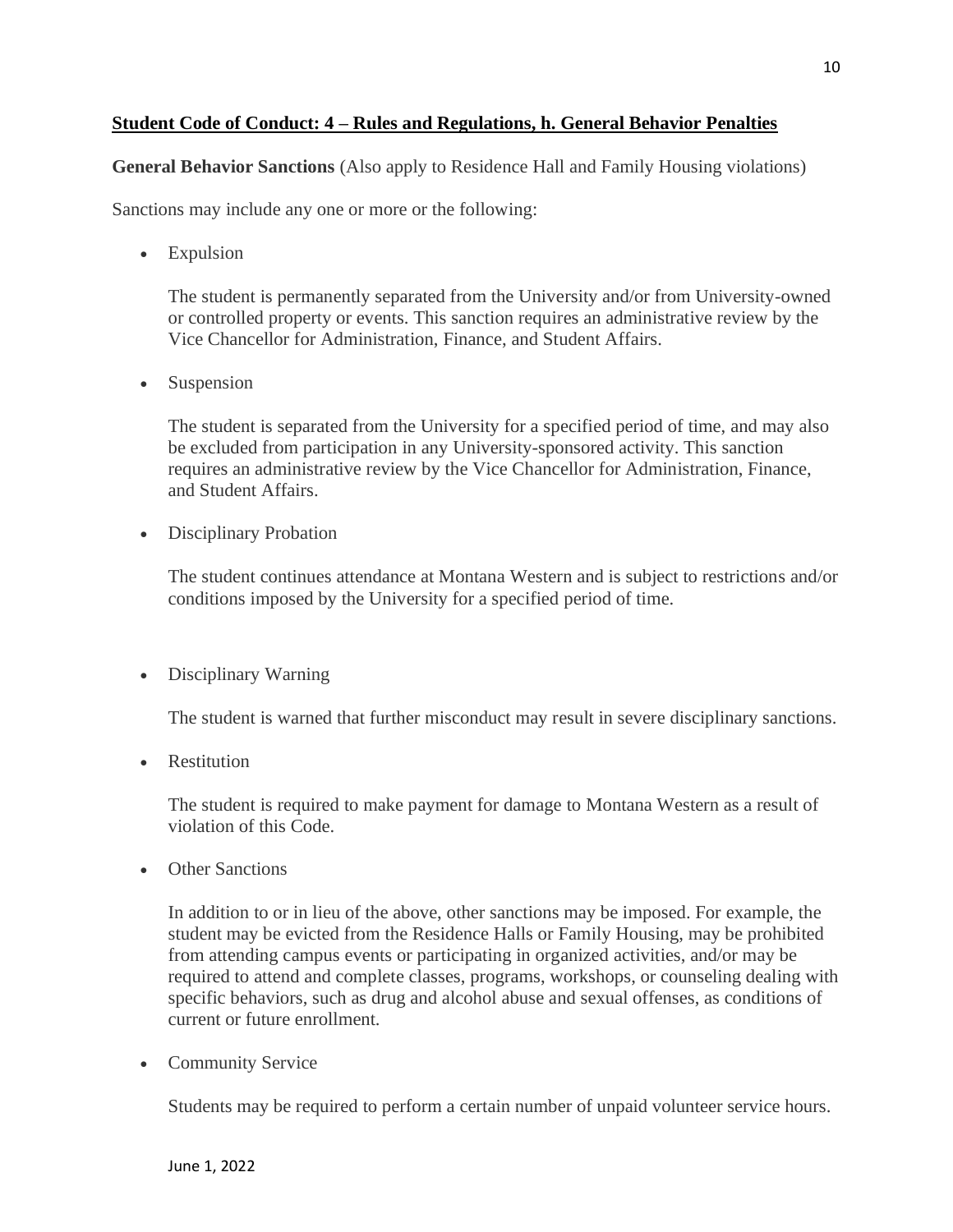Repeated or aggravated violation of this Code of Conduct may result in more severe disciplinary sanctions than any individual violation might warrant.

Committing any act prohibited by this Code of Conduct may result in expulsion or suspension from the University unless specific and mitigating factors are present. Factors to be considered in mitigation may include the present attitude and past disciplinary record of the offender, as well as the nature of the offense and the severity of any damage, injury, or harm resulting from it.

Notification of any sanction imposed is sent to appropriate University officials.

Readmission to Montana Western following General Misconduct suspension is dependent upon the student's compliance with the conditions designated at the time of suspension and the student's fitness to return to the campus community. These decisions are made by the Dean of Students upon consultation with appropriate professional staff on campus and/or in the community. Appropriate documentation, depending upon the nature of the original violation and the conditions of suspension, is required.

#### **Temporary Suspension**

Montana Western reserves the right to take necessary and appropriate action to protect the safety and well-being of the campus community.

A student may be temporarily suspended from the University or evicted from University housing by the Dean of Students, pending disciplinary or criminal proceedings, such suspension or eviction to become immediately effective without prior notice whenever there is evidence that the student's continued presence on the campus constitutes a threat to the student or others or to the continuance of normal University operations. In cases of temporary suspension or eviction, the student is given an opportunity to appear before the Dean of Students within five (5) working days from the effective date of the suspension or eviction in order to discuss the following issues:

- The reliability of the evidence against the student.
- Whether the alleged conduct and surrounding circumstances reasonably indicate that the student's presence on campus constitutes a threat to others, or to the continuance of normal University operations.

Faculty members have the independent authority to exclude a student from any class session in which the student displays disruptive behavior that threatens the learning environment or safety and well-being of others in the classroom. The student remains eligible to return to the next class session. The faculty member maintains the authority to remove the student from each class session during which the student is disruptive. The student may be suspended permanently from a class upon recommendation of the Dean of Students under the disciplinary procedures outlined in this Code.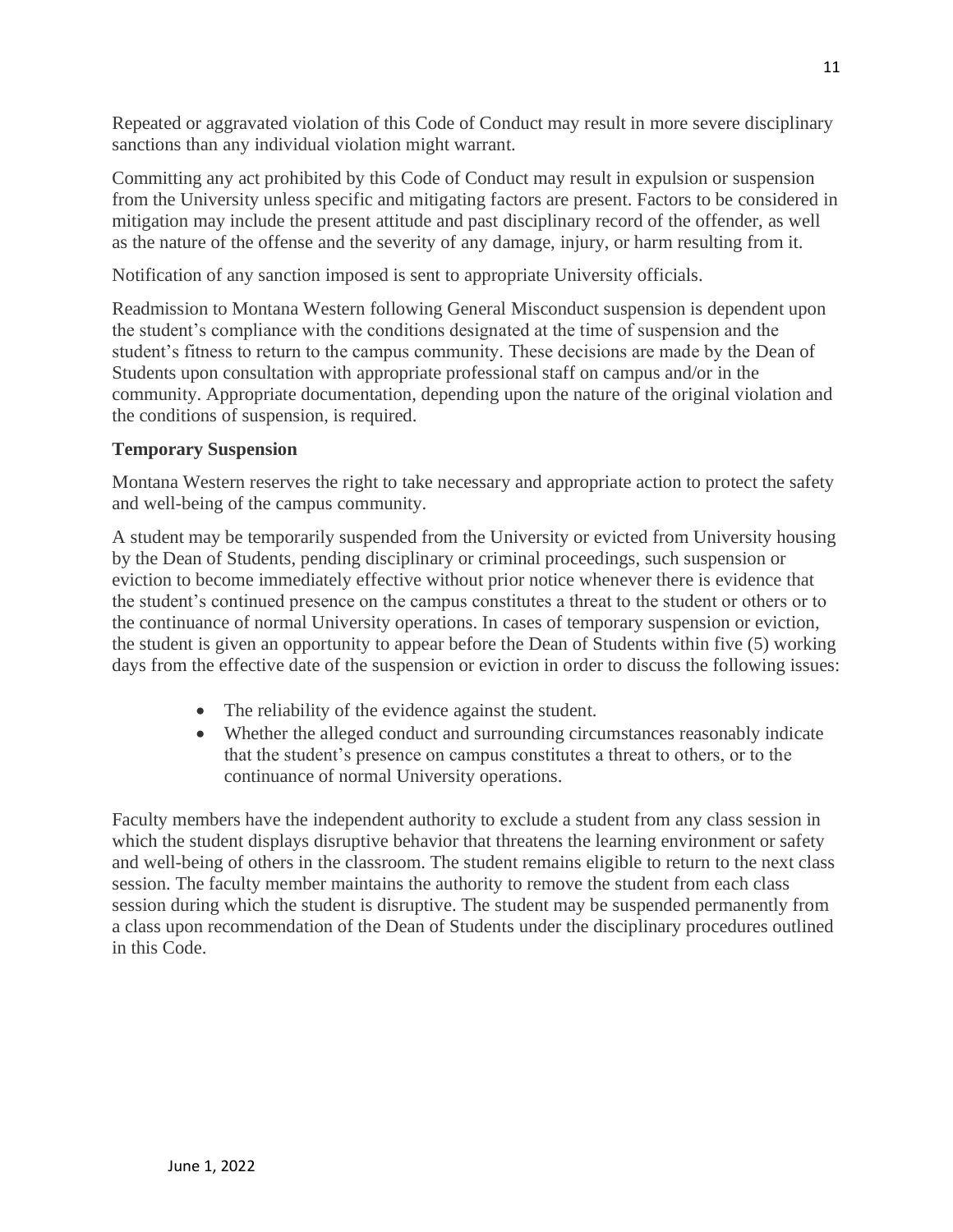#### **University Policies of Special Note for Students**

#### **Alcohol Policy Summary**

Consumption of alcoholic beverages on property belonging to the Montana University System is prohibited except as expressly permitted.

Unless otherwise authorized by the Chancellor or designee, alcoholic beverages may not be consumed on campus.

Authorization by the Chancellor for consumption of alcoholic beverages shall conform to the following:

- Consumption shall be in connection with a substantive event, such as a banquet, official entertainment, or reception.
- Food and non-alcoholic beverages shall also be available.
- The event shall be monitored to prevent consumption by a person not of legal age.
- Must submit waiver form prior to the event.

The University of Montana Western reserves the right to contact parents of students under the age of 21 as they become involved in or are adjudicated for violations of Montana Western's drug and alcohol policies. Contacts are made when it is deemed appropriate for the safety and well-being of the involved student.

*Alcoholic beverage* means any beverage that is subject to the Montana Alcoholic Beverages Code.

*Property belonging to the Montana University System* means any property that is owned, leased, or otherwise controlled by any unit of the Montana University System.

Further information regarding Montana Western's alcohol use policies (100.5) is available from the Conference & Events Office, Mathews Hall, 683-7566

#### **Drug Free Schools and Communities Act**

In accordance with the Drug-Free Schools and Communities Act of 1989, the unlawful possession, use, or distribution of alcohol and illicit drugs by University employees and its students on institutional property or at any of its activities is prohibited. Montana Western will uphold the standards of conduct that prohibit the unlawful possession, use, or distribution of alcohol and illicit drugs by its employees and students.

Montana Western will impose disciplinary sanctions (consistent with local, State, and federal laws), and consistently enforce such sanctions relating to the unlawful possession, use, or distribution of alcohol and illicit drugs by its employees and students. Violations of this policy will result in disciplinary action up to and including termination or expulsion and may have legal consequences. A student violating this policy may be required to satisfactorily complete a drug abuse assistance or rehabilitation program as an alternative to suspension or expulsion. Anyone unlawfully possessing or using drugs risks being reported to the appropriate law enforcement agency.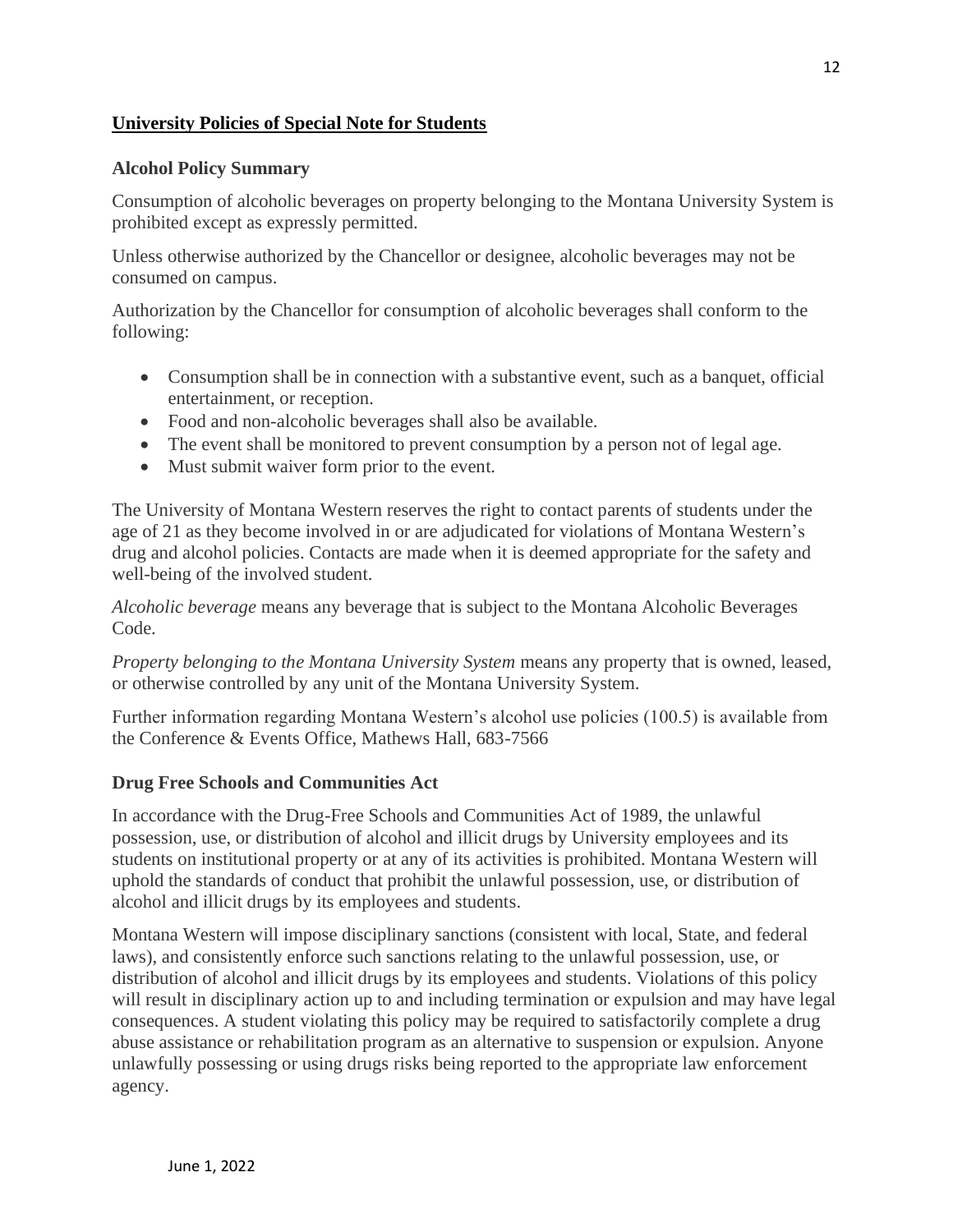There are at least two alternatives for students seeking assistance with substance use or abuserelated issues. Scheduling an appointment with a counselor at Student Counseling Services is a good first step toward identifying at-risk behavior or to obtain coping strategies for substance use disorders. Services are available to help students with substance abuse problems, including dealing with friends and family who may have substance abuse issues. Call (406) 683-7388 to set up a confidential appointment. Barrett Hospital and Healthcare (BHH) also provides confidential outpatient drug and alcohol counseling services. To establish care with a therapist at BHH, you may call (406) 683-1188.

#### **Bulldog Athletics Standards of Conduct Regarding Alcohol and Other Drugs**

#### **Alcohol**

Prohibited acts include (1) possessing or consuming alcohol if under the age of 21. ALL use of alcohol is prohibited on the UMW campus or during any UMW sponsored event, regardless of age. (2) operating a motor vehicle while under the influence of alcohol, (3) misrepresenting one's age for the purpose of purchasing, possessing, or consuming alcohol, (4) purchasing, furnishing, or serving alcohol to or for an underage person, (5) being dangerously intoxicated to the point where State law mandates being taken into custody, (6) other prohibited acts as outlined in the UMW Student Code of Conduct, (7) violations of additional Team Rules regarding alcohol use, and/or (8) consumption of alcohol during team travel or at team functions.

#### **Other Drugs**

Prohibited acts include (1) possessing or using illegal substances, as defined by law, (2) possessing or using controlled substances as defined by law (provided that controlled substances may be taken pursuant to a properly issued prescription in the amount prescribed), (3) distributing, selling, or possessing with the intent to distribute illegal or controlled substances, as defined by law, (4) using tobacco products during practice, competition, or other team functions, (5) other prohibited acts as described in the UMW Student Code of Conduct.

#### **Disciplinary Process and Sanctions**

The Department of Athletics' disciplinary process is independent of, and supplements the University judicial process. The Department of Athletics may levy sanctions above and beyond those levied by the normal University judicial process, and for violations that do not fall under the rules of other authorities. Sanctions will vary depending on the type and circumstances of the violation. A first-time offense may be serious enough to warrant any of the possible sanctions listed in section IV. A, below. Failure to participate and cooperate in an Department of Athletics, Frontier Conference, NAIA or NIRA investigation of a possible violation of this Code of Conduct, Frontier Conference, NAIA or NIRA rules, may itself constitute a basis for disciplinary action.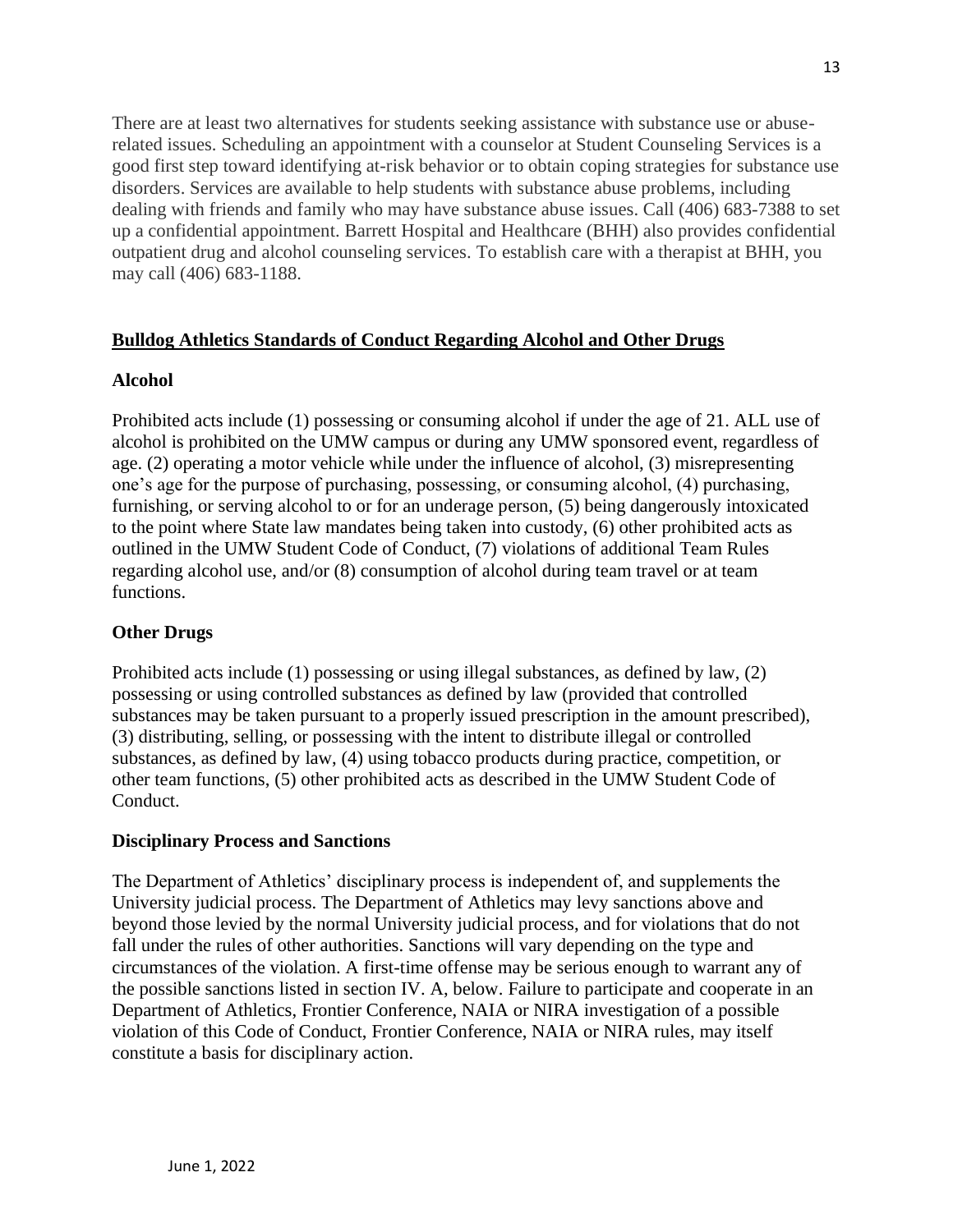#### **A. Possible sanctions include, but are not limited to:**

- Warning. The issuance of a written warning or letter of expectation.
- Probation. Special status with conditions imposed for a limited time.
- Community Service.
- Restitution. Payment for damaged property.
- Temporary Suspension. Removal of a student-athlete from all Department of Athletics activities, including athletic participation in team events, for a limited period of time.
- Suspension. Removal of a student-athlete from all Department of Athletics activities, including athletic participation in team events, for a specified period of no less than one season.
- Expulsion. Permanent removal from a team and/or Department of Athletics activities.

#### **B. Violations of Team Rules.**

Head Coaches will establish team rules consistent with this Code of Conduct. Team rules shall be in writing and distributed to team members at the start of each academic year or the beginning of the playing season, whichever comes first. The Head Coach and the Director of Athletics have the authority to impose sanctions for the violation of team rules but the Head Coach shall not impose the sanction of suspension or expulsion from the team without first discussing the circumstances of the suspension or expulsion with the Director of Athletics.

#### **C. Violation of Rules or Policies other than Team Rules.**

For violations of rules and policies other than team rules (e.g., violations of Frontier Conference, NAIA or NIRA rules, the UMW Student Code of Conduct, etc.) the Director of Athletics, or the Head Coach with the approval of the Director of Athletics may impose sanctions.

#### **D. Violation of Criminal Law.**

When a student-athlete has engaged in conduct alleged to be in violation of criminal law, immediately upon receipt of notice of such possible violation the Head Coach must report the information to the Director of Athletics. Student-athletes arrested for, or charged with, violating criminal law will be placed on immediate administrative suspension from involvement in team activity pending further investigation. If a violation would constitute a misdemeanor, the Director of Athletics, in consultation with the Head Coach, may in the exercise of his/her reasonable discretion lift the administrative suspension. If a violation of law constitutes a felony, the administrative suspension may be lifted only upon authorization 22 of the Director of Athletics in consultation with the UMW Chancellor and/or Provost. In all cases in which a student-athlete is arrested for or charged with felony illegal use of drugs, illegal gambling, sexual misconduct or violence, the student-athlete will be immediately suspended, and the suspension may be lifted only by the Director of Athletics in consultation with the UMW Chancellor and/or Provost.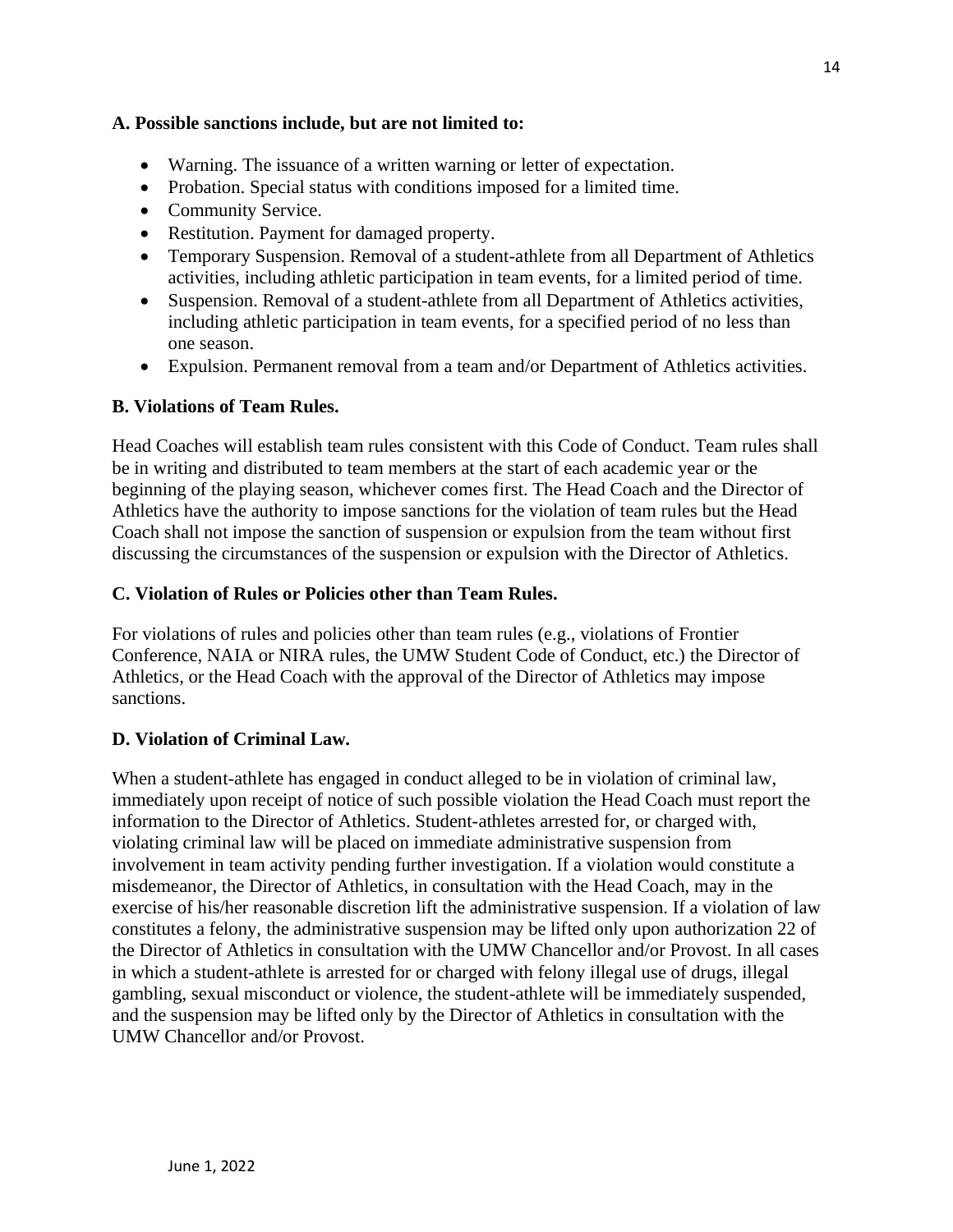#### **E. Suspension Guidelines:**

When suspended from involvement in team activities (competition, meetings, practices), a student-athlete may be allowed use of facilities for academic services, athletic training and strength and conditioning. The Head Coach may, for violation of criminal law, impose team sanctions on the student-athlete apart from the athletic department issued suspension with the approval of the Director of Athletics. By suspending the student-athlete, the UMW athletic department is not pre-judging guilt or innocence, rather the suspension protects the integrity of UMW, our athletic department, our student-athletes and sports programs.

#### **F. Termination of scholarship benefits:**

The Director of Athletics may pursue revocation or modification of athletically-related financial aid, such as a scholarship, as a consequence of any and all level of misconduct. Any action to revoke or modify athletically-related financial aid will be in accordance with NAIA, NIRA, Frontier Conference and institutional procedures.

#### **G. Multi-Sport Athletes.**

Multi-sport athletes will not be relieved of any sanctions previously imposed in connection with rules violation while participating in another team sport when changing sports.

#### **Referral to Counseling**

Students who, in the judgment of their Coach, Athletic Trainer or the Director of Athletics, signal a need for professional assistance will be referred to appropriate counseling resources. Counseling services available through UMW should be coordinated through the Office of Student Counseling located in the Dean of Students Center (683-7388). It is the studentathlete's responsibility to follow up on this referral and to adhere to professional recommendations. Counseling services are confidential and free to all UMW Students.

#### **Drug Testing**

All UMW student-athletes are subject to substance abuse testing. Selection for the testing could occur randomly throughout a student-athletes association with UMW. The Director of Athletics, and/or his/her designee will determine the date, time, and site for testing. UMW Athletics may conduct random testing throughout the course of the academic year.

In addition to random testing, UMW Athletics reserves the right to screen a student-athlete anytime there is reasonable suspicion that he/she may be engaged in the use of banned substances. The term "reasonable suspicion" means that information has been given to a member of the coaching staff, athletic trainers, and/or an athletics administrator, regarding a student-athlete's possible use of banned substances. Other events or conduct may rise to the level of reasonable suspicion, including but not limited to: (a) a student-athlete's possession or use of a prohibited substance; (b) a student- 25 athlete's arrest or conviction related to the possession of, use or trafficking of banned substances; or (c) abnormal conduct interpretable as being caused by the use of banned sub-stances.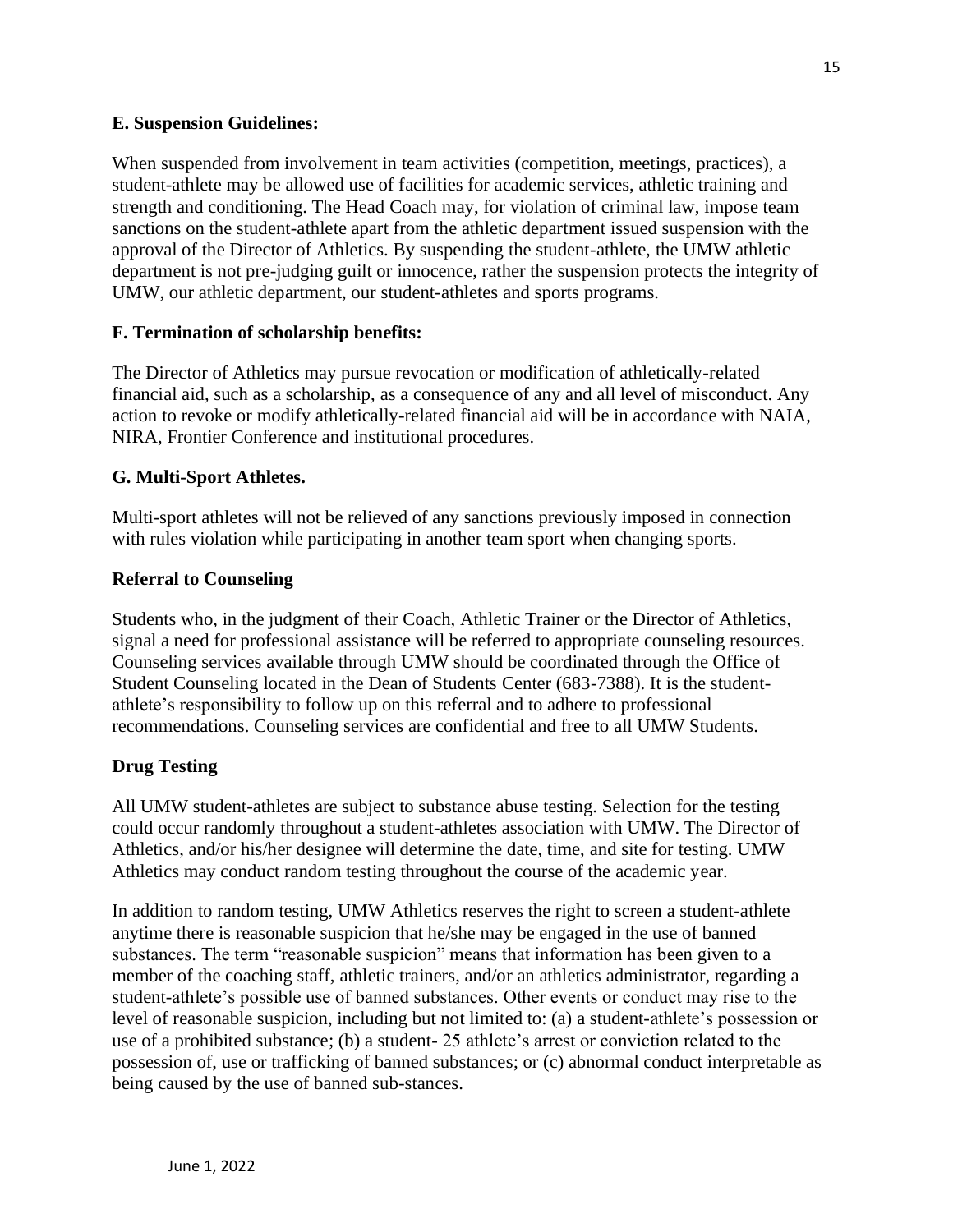Reasonable suspicion shall not mean a mere "hunch" or "intuition." It shall be based upon a specific event or occurrence, which leads to the belief based on reasonable circumstances that a student-athlete has used a banned substance.

- Such belief may be engendered by direct observation, a physical or mental deficiency, medically indicated symptomology of banned substance use, suspicious conduct, or unexplained absence.
- Such belief may also be engendered by information supplied by reliable third parties corroborated by objective facts.
- Such belief may also be engendered by common-sense conclusions about observed or reliably described human behavior upon which practical people ordinarily rely.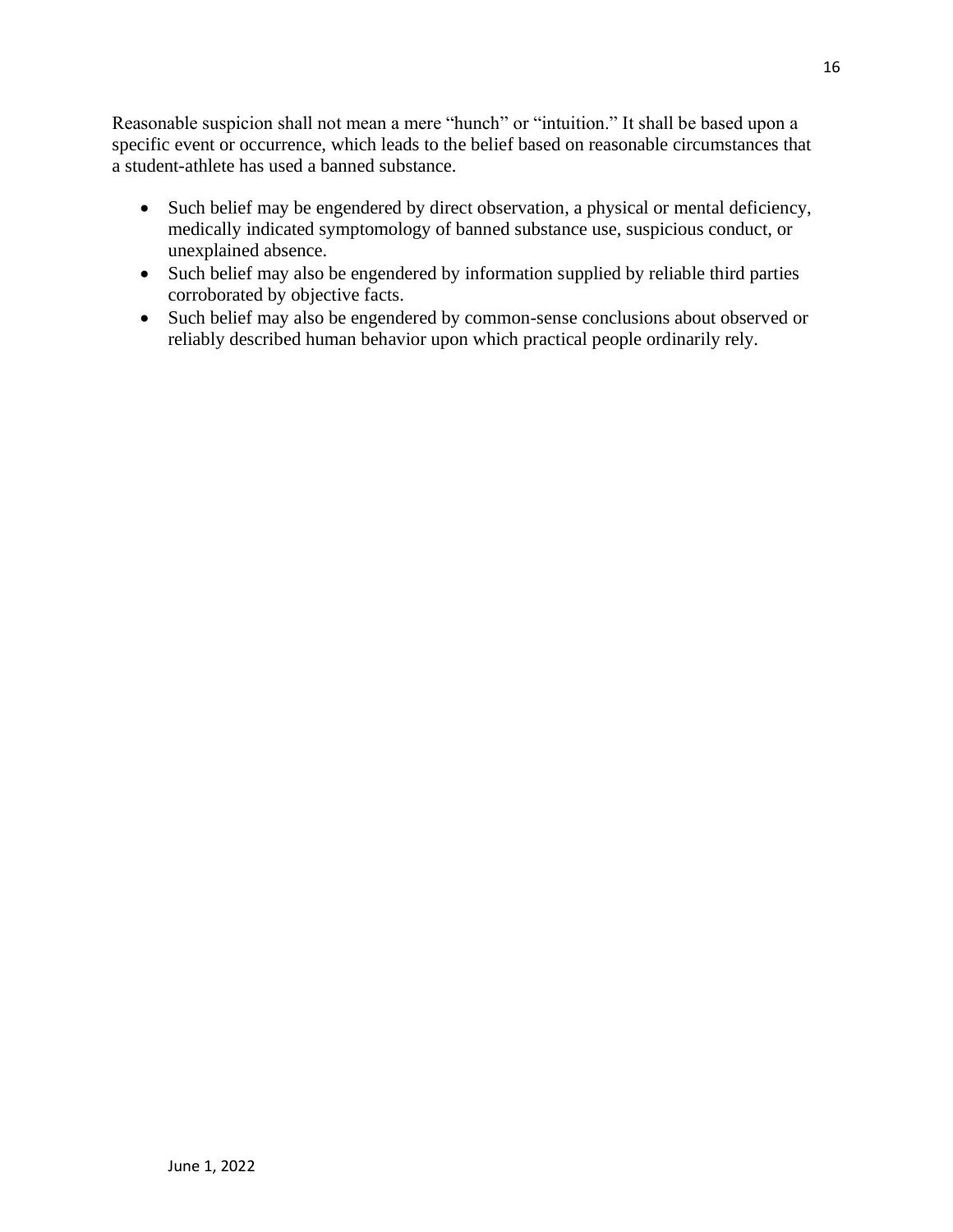#### **Montana Sanctions for Alcohol Possession Under the Age of 21**

#### **MCA-45-5-624. Possession of or unlawful attempt to purchase intoxicating substance - interference with sentence or court order.**

(1) A person under 21 years of age commits the offense of possession of an intoxicating substance if the person knowingly consumes or has in the person's possession an intoxicating substance. A person may not be arrested for or charged with the offense solely because the person was at a place where other persons were possessing or consuming alcoholic beverages. A person does not commit the offense if the person consumes or gains possession of an alcoholic beverage because it was lawfully supplied to the person under **[16-6-305](http://leg.mt.gov/bills/mca/title_0160/chapter_0060/part_0030/section_0050/0160-0060-0030-0050.html)** or when in the course of employment it is necessary to possess alcoholic beverages.

(2) (a) In addition to any disposition by the youth court under **[41-5-1512](http://leg.mt.gov/bills/mca/title_0410/chapter_0050/part_0150/section_0120/0410-0050-0150-0120.html)**, a person under 18 years of age who is convicted under this section:

(i) for a first offense, shall be fined an amount not less than \$100 and not to exceed \$300 and:

(A) shall be ordered to perform 20 hours of community service;

(B) shall be ordered, and the person's parent or parents or guardian shall be ordered, to complete and pay all costs of participation in a community-based substance abuse information course that meets the requirements of subsection (9), if one is available; and

(C) if the person has a driver's license, must have the license confiscated by the court for 30 days, except as provided in subsection (2)(b);

(ii) for a second offense, shall be fined an amount not less than \$200 and not to exceed \$600 and:

(A) shall be ordered to perform 40 hours of community service;

(B) shall be ordered, and the person's parent or parents or guardian shall be ordered, to complete and pay all costs of participation in a community-based substance abuse information course that meets the requirements of subsection (9), if one is available;

(C) if the person has a driver's license, must have the license confiscated by the court for 6 months, except as provided in subsection (2)(b); and

(D) shall be required to complete a chemical dependency assessment and treatment, if recommended, as provided in subsection (8);

(iii) for a third or subsequent offense, shall be fined an amount not less than \$300 or more than \$900, shall be ordered to perform 60 hours of community service, shall be ordered, and the person's parent or parents or guardian shall be ordered, to complete and pay all costs of participation in a community-based substance abuse information course that meets the requirements of subsection (9), if one is available, and shall be required to complete a chemical dependency assessment and treatment, if recommended, as provided in subsection (8). If the person has a driver's license, the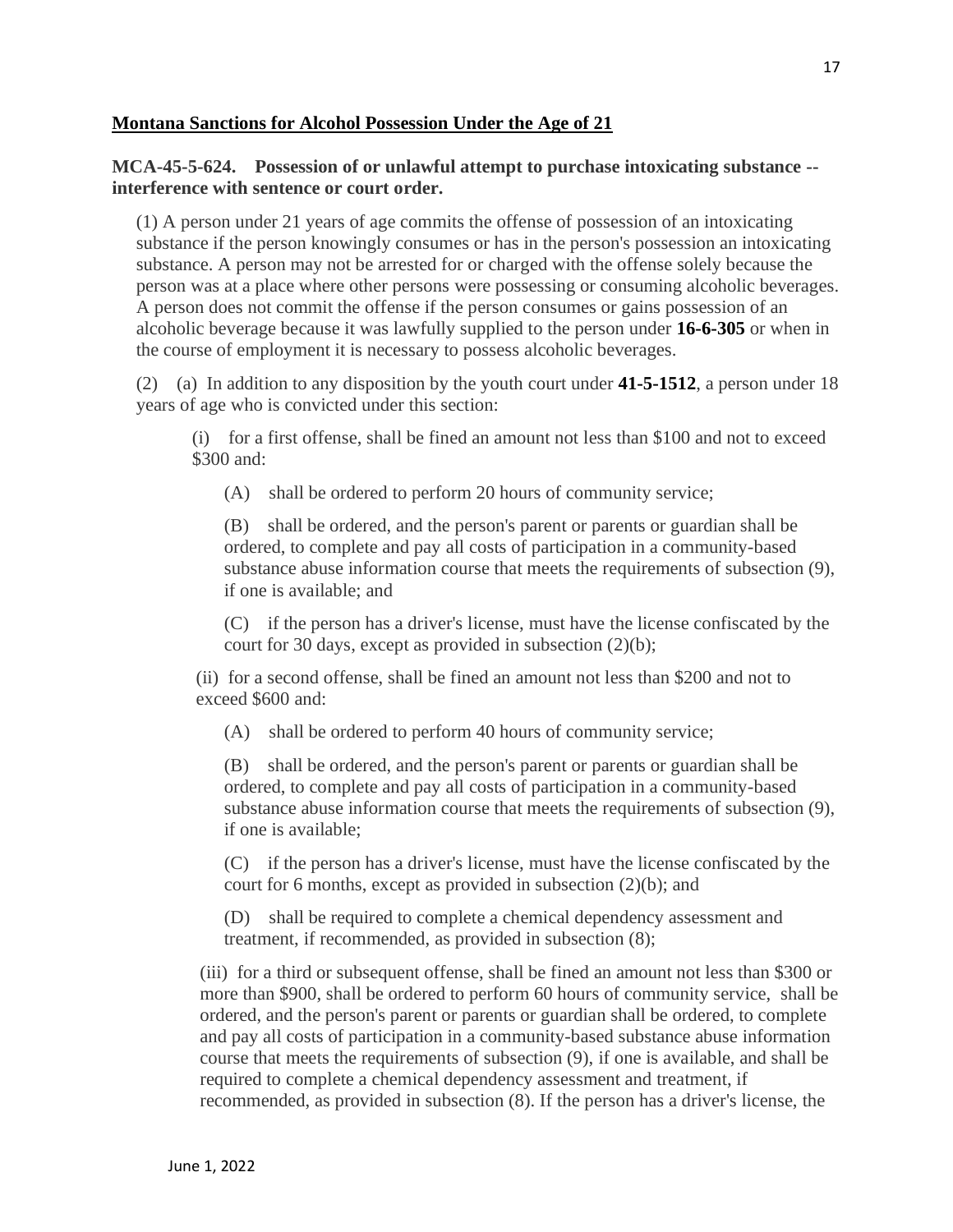court shall confiscate the license for 6 months, except as provided in subsection  $(2)(b)$ .

(b) If the convicted person fails to complete the community-based substance abuse information course and has a driver's license, the court shall order the license suspended for 3 months for a first offense, 9 months for a second offense, and 12 months for a third or subsequent offense.

(c) The court shall retain jurisdiction for up to 1 year to order suspension of a license under subsection (2)(b).

(3) A person 18 years of age or older who is convicted of the offense of possession of an intoxicating substance:

- (a) for a first offense:
	- (i) shall be fined an amount not less than \$100 or more than \$300;
	- (ii) shall be ordered to perform 20 hours of community service; and

(iii) shall be ordered to complete and pay all costs of participation in a community-based substance abuse information course that meets the requirements of subsection (9);

- (b) for a second offense:
	- (i) shall be fined an amount not less than \$200 or more than \$600;
	- (ii) shall be ordered to perform 40 hours of community service; and

(iii) shall be ordered to complete and pay for an alcohol information course at an alcohol treatment program that meets the requirements of subsection (9), which may, in the court's discretion and on recommendation of a licensed addiction counselor, include alcohol or drug treatment, or both;

- (c) for a third or subsequent offense:
	- (i) shall be fined an amount not less than \$300 or more than \$900;
	- (ii) shall be ordered to perform 60 hours of community service;

(iii) shall be ordered to complete and pay for an alcohol information course at an alcohol treatment program that meets the requirements of subsection (9), which may, in the sentencing court's discretion and on recommendation of a licensed addiction counselor, include alcohol or drug treatment, or both; and

(iv) in the discretion of the court, shall be imprisoned in the county jail for a term not to exceed 6 months.

(4) A person under 21 years of age commits the offense of attempt to purchase an intoxicating substance if the person knowingly attempts to purchase an alcoholic beverage. A person convicted of attempt to purchase an intoxicating substance shall be fined an amount not to exceed \$150 if the person was under 21 years of age at the time that the offense was committed and may be ordered to perform community service.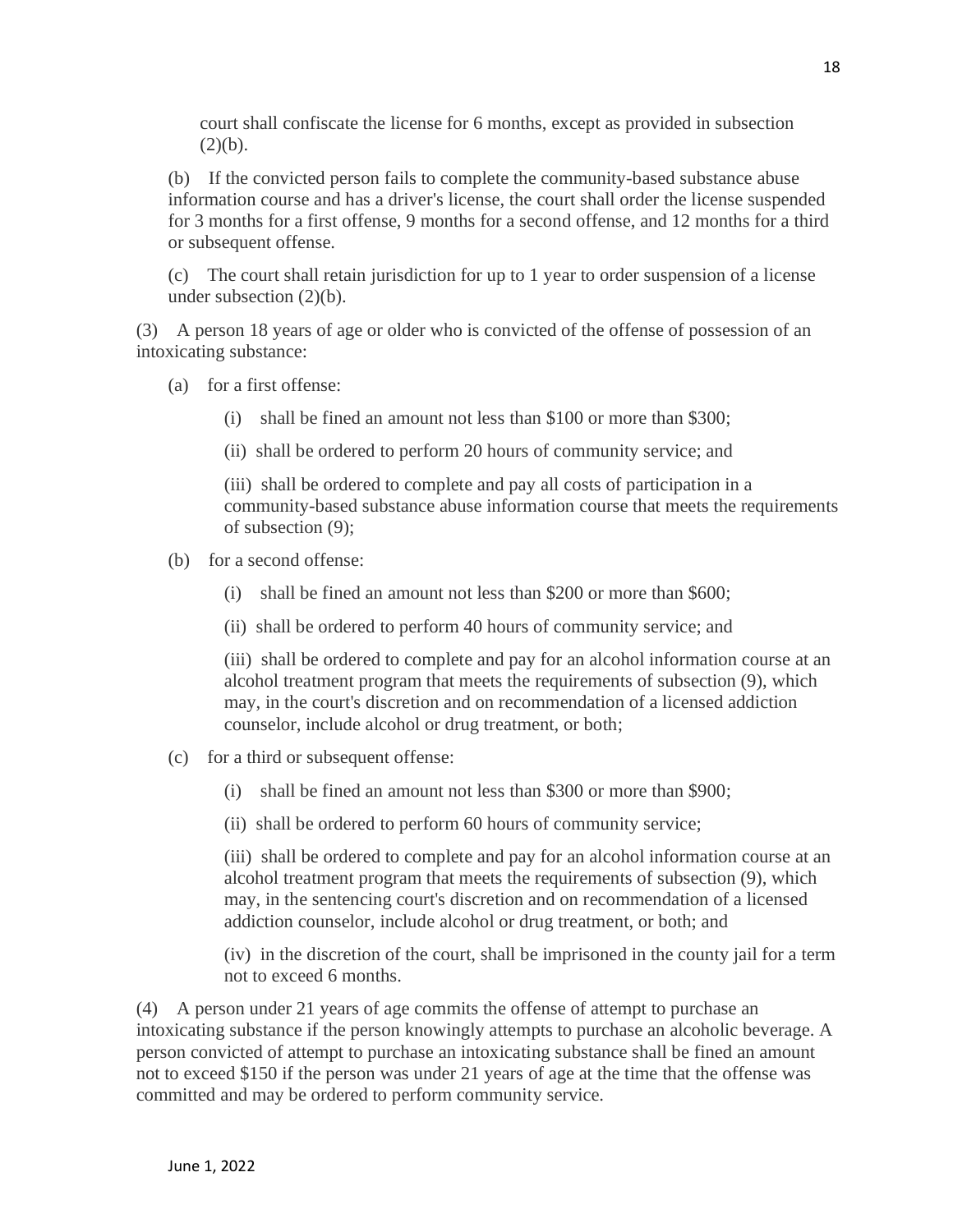(5) A defendant who fails to comply with a sentence and is under 21 years of age and was under 18 years of age when the defendant failed to comply must be transferred to the youth court. If proceedings for failure to comply with a sentence are held in the youth court, the offender must be treated as an alleged youth in need of intervention as defined in **[41-5-103](http://leg.mt.gov/bills/mca/title_0410/chapter_0050/part_0010/section_0030/0410-0050-0010-0030.html)**. The youth court may enter its judgment under **[41-5-1512](http://leg.mt.gov/bills/mca/title_0410/chapter_0050/part_0150/section_0120/0410-0050-0150-0120.html)**.

(6) A person commits the offense of interference with a sentence or court order if the person purposely or knowingly causes a child or ward to fail to comply with a sentence imposed under this section or a youth court disposition order for a youth found to have violated this section and upon conviction shall be fined \$100 or imprisoned in the county jail for 10 days, or both.

(7) A conviction or youth court adjudication under this section must be reported by the court to the department of public health and human services if treatment is ordered under subsection  $(8)$ .

(8) (a) A person convicted of a second or subsequent offense of possession of an intoxicating substance shall be ordered to complete a chemical dependency assessment.

(b) The assessment must be completed at a treatment program that meets the requirements of subsection (9) and must be conducted by a licensed addiction counselor. The person may attend a program of the person's choice as long as a licensed addiction counselor provides the services. If able, the person shall pay the cost of the assessment and any resulting treatment.

(c) The assessment must describe the person's level of abuse or dependency, if any, and contain a recommendation as to the appropriate level of treatment, if treatment is indicated. A person who disagrees with the initial assessment may, at the person's expense, obtain a second assessment provided by a licensed addiction counselor or program that meets the requirements of subsection (9).

(d) The treatment provided must be at a level appropriate to the person's alcohol or drug problem, or both, if any, as determined by a licensed addiction counselor pursuant to diagnosis and patient placement rules adopted by the department of public health and human services. Upon the determination, the court shall order the appropriate level of treatment, if any. If more than one counselor makes a determination, the court shall order an appropriate level of treatment based on the determination of one of the counselors.

(e) Each counselor providing treatment shall, at the commencement of the course of treatment, notify the court that the person has been enrolled in a chemical dependency treatment program. If the person fails to attend the treatment program, the counselor shall notify the court of the failure.

(f) The court shall report to the department of public health and human services the name of any person who is convicted under this section. The department of public health and human services shall maintain a list of those persons who have been convicted under this section. This list must be made available on request to peace officers and to any court.

(9) (a) A community-based substance abuse information course required under subsection  $(2)(a)(i)(B)$ ,  $(2)(a)(ii)(B)$ ,  $(2)(a)(iii)$ , or  $(3)(a)(iii)$  must be: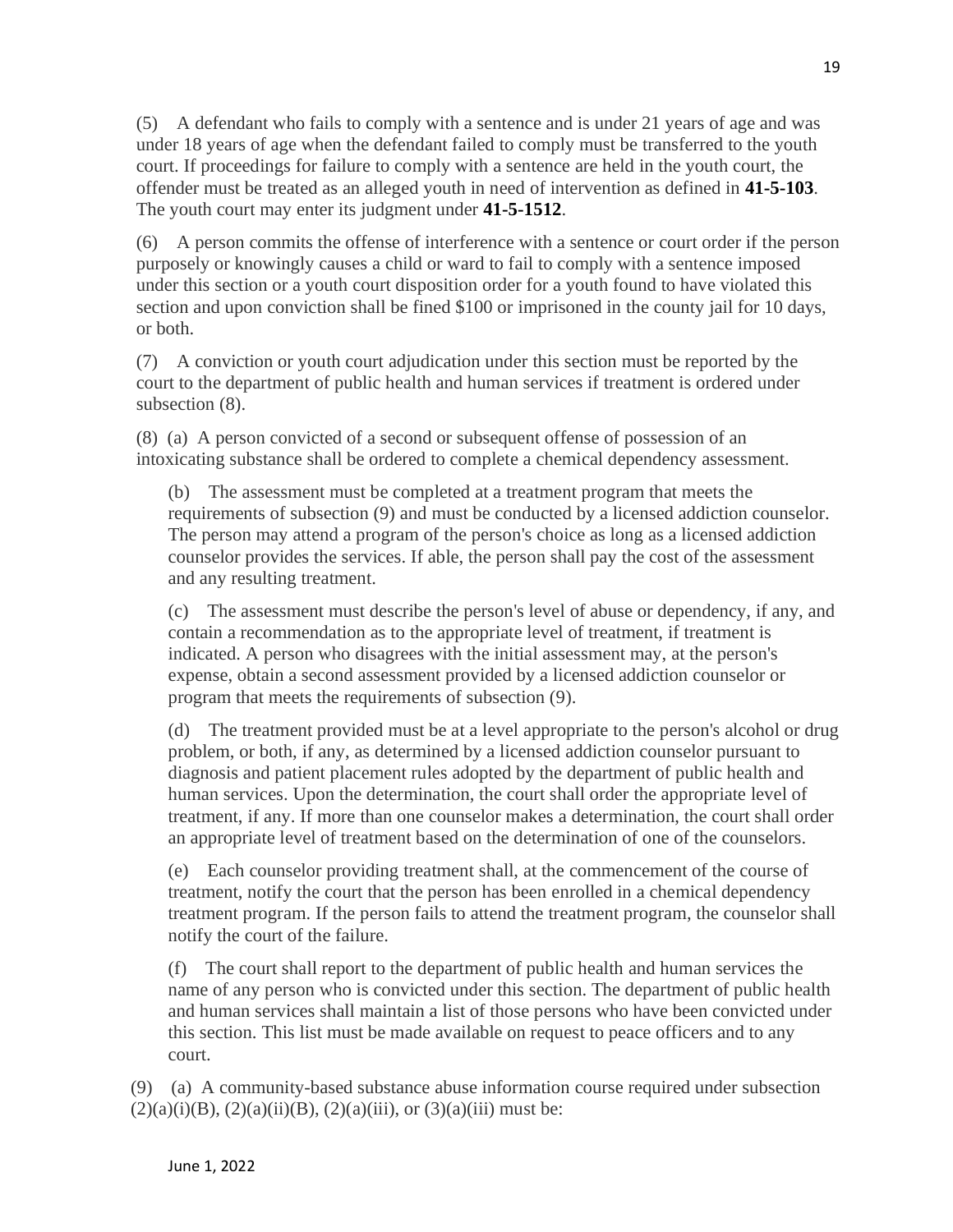(i) approved by the department of public health and human services under **[53-](http://leg.mt.gov/bills/mca/title_0530/chapter_0240/part_0020/section_0080/0530-0240-0020-0080.html) [24-208](http://leg.mt.gov/bills/mca/title_0530/chapter_0240/part_0020/section_0080/0530-0240-0020-0080.html)** or by a court or provided under a contract with the department of corrections; or

(ii) provided by a hospital licensed under Title 50, chapter 5, part 2, that provides chemical dependency services and that is accredited by the joint commission on accreditation of healthcare organizations to provide chemical dependency services.

(b) An alcohol information course required under subsection  $(3)(b)(iii)$  or  $(3)(c)(iii)$ must be provided at an alcohol treatment program:

(i) approved by the department of public health and human services under **[53-](http://leg.mt.gov/bills/mca/title_0530/chapter_0240/part_0020/section_0080/0530-0240-0020-0080.html) [24-208](http://leg.mt.gov/bills/mca/title_0530/chapter_0240/part_0020/section_0080/0530-0240-0020-0080.html)** or by a court or provided under a contract with the department of corrections; or

(ii) provided by a hospital licensed under Title 50, chapter 5, part 2, that provides chemical dependency services and that is accredited by the joint commission on accreditation of healthcare organizations to provide chemical dependency services.

(c) A chemical dependency assessment required under subsection (8) must be completed at a treatment program:

(i) approved by the department of public health and human services under **[53-](http://leg.mt.gov/bills/mca/title_0530/chapter_0240/part_0020/section_0080/0530-0240-0020-0080.html) [24-208](http://leg.mt.gov/bills/mca/title_0530/chapter_0240/part_0020/section_0080/0530-0240-0020-0080.html)** or by a court or provided under a contract with the department of corrections; or

(ii) provided by a hospital licensed under Title 50, chapter 5, part 2, that provides chemical dependency services and that is accredited by the joint commission on accreditation of healthcare organizations to provide chemical dependency services.

(10) Information provided or statements made by a person under 21 years of age to a health care provider or law enforcement personnel regarding an alleged offense against that person under Title 45, chapter 5, part 5, may not be used in a prosecution of that person under this section. This subsection's protection also extends to a person who helps the victim obtain medical or other assistance or report the offense to law enforcement personnel.

(11) (a) A person under 21 years of age may not be charged or prosecuted under subsection (1) if:

> (i) the person has consumed an intoxicating substance and seeks medical treatment at a health care facility or contacts law enforcement personnel or an emergency medical service provider for the purpose of seeking medical treatment;

(ii) the person accompanies another person under 21 years of age who has consumed an intoxicating substance and seeks medical treatment at a health care facility or contacts law enforcement personnel or an emergency medical service provider for the purpose of seeking medical treatment for the other person; or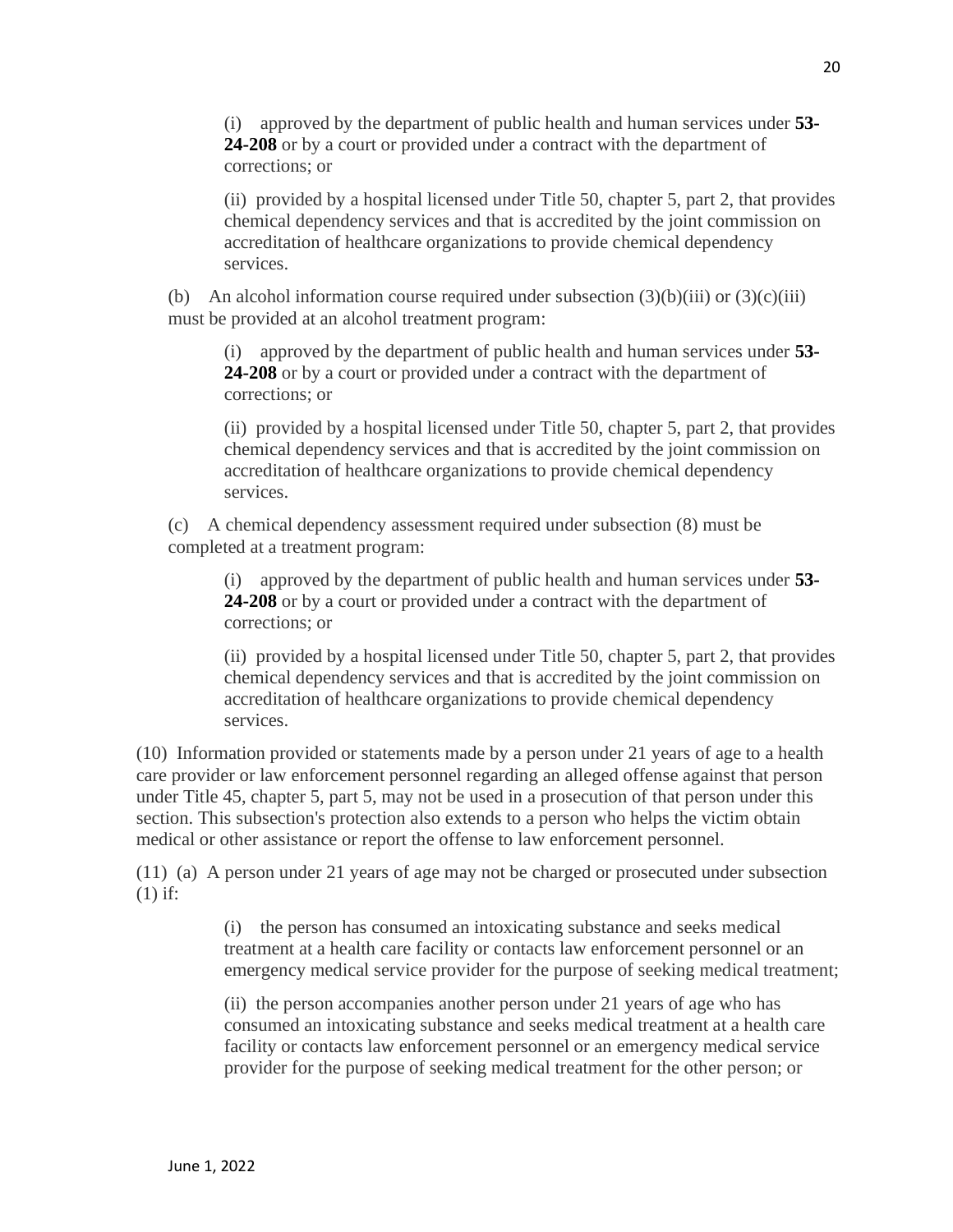(iii) the person requires medical treatment as a result of consuming an intoxicating substance and evidence of a violation of this section is obtained during the course of seeking or receiving medical treatment.

(b) For the purposes of this subsection (11), the following definitions apply:

(i) "Health care facility" means a facility or entity that is licensed, certified, or otherwise authorized by law to administer medical treatment in this state.

(ii) "Medical treatment" means medical treatment provided by a health care facility or an emergency medical service. *(See compiler's comments for contingent termination of certain text.)*

#### **Montana Sanctions for Driving Under the Influence**

#### **MCA-61-8-401. Driving under influence of alcohol or drugs -- definitions.**

(1) It is unlawful and punishable, as provided in **[61-8-442](http://leg.mt.gov/bills/mca/title_0610/chapter_0080/part_0040/section_0420/0610-0080-0040-0420.html)**, **[61-8-714](http://leg.mt.gov/bills/mca/title_0610/chapter_0080/part_0070/section_0140/0610-0080-0070-0140.html)**, and **[61-8-731](http://leg.mt.gov/bills/mca/title_0610/chapter_0080/part_0070/section_0310/0610-0080-0070-0310.html)** through **[61-8-](http://leg.mt.gov/bills/mca/title_0610/chapter_0080/part_0070/section_0340/0610-0080-0070-0340.html) [734](http://leg.mt.gov/bills/mca/title_0610/chapter_0080/part_0070/section_0340/0610-0080-0070-0340.html)**, for a person who is under the influence of:

(a) alcohol to drive or be in actual physical control of a vehicle upon the ways of this state open to the public;

(b) a dangerous drug to drive or be in actual physical control of a vehicle within this state;

(c) any other drug to drive or be in actual physical control of a vehicle within this state;

(d) alcohol and any dangerous or other drug to drive or be in actual physical control of a vehicle within this state.

(2) The fact that any person charged with a violation of subsection (1) is or has been entitled to use alcohol or a drug under the laws of this state does not constitute a defense against any charge of violating subsection (1).

(3) (a) "Under the influence" means that as a result of taking into the body alcohol, drugs, or any combination of alcohol and drugs, a person's ability to safely operate a vehicle has been diminished.

(b) Subject to **[61-8-440](http://leg.mt.gov/bills/mca/title_0610/chapter_0080/part_0040/section_0400/0610-0080-0040-0400.html)**, as used in this part, "vehicle" has the meaning provided in **[61-](http://leg.mt.gov/bills/mca/title_0610/chapter_0010/part_0010/section_0010/0610-0010-0010-0010.html) [1-101](http://leg.mt.gov/bills/mca/title_0610/chapter_0010/part_0010/section_0010/0610-0010-0010-0010.html)**, except that the term does not include a bicycle.

(4) Upon the trial of any civil or criminal action or proceeding arising out of acts alleged to have been committed by any person driving or in actual physical control of a vehicle while under the influence of alcohol, the concentration of alcohol in the person at the time of a test, as shown by analysis of a sample of the person's blood or breath drawn or taken within a reasonable time after the alleged act, gives rise to the following inferences:

(a) If there was at that time an alcohol concentration of 0.04 or less, it may be inferred that the person was not under the influence of alcohol.

(b) If there was at that time an alcohol concentration in excess of 0.04 but less than 0.08, that fact may not give rise to any inference that the person was or was not under the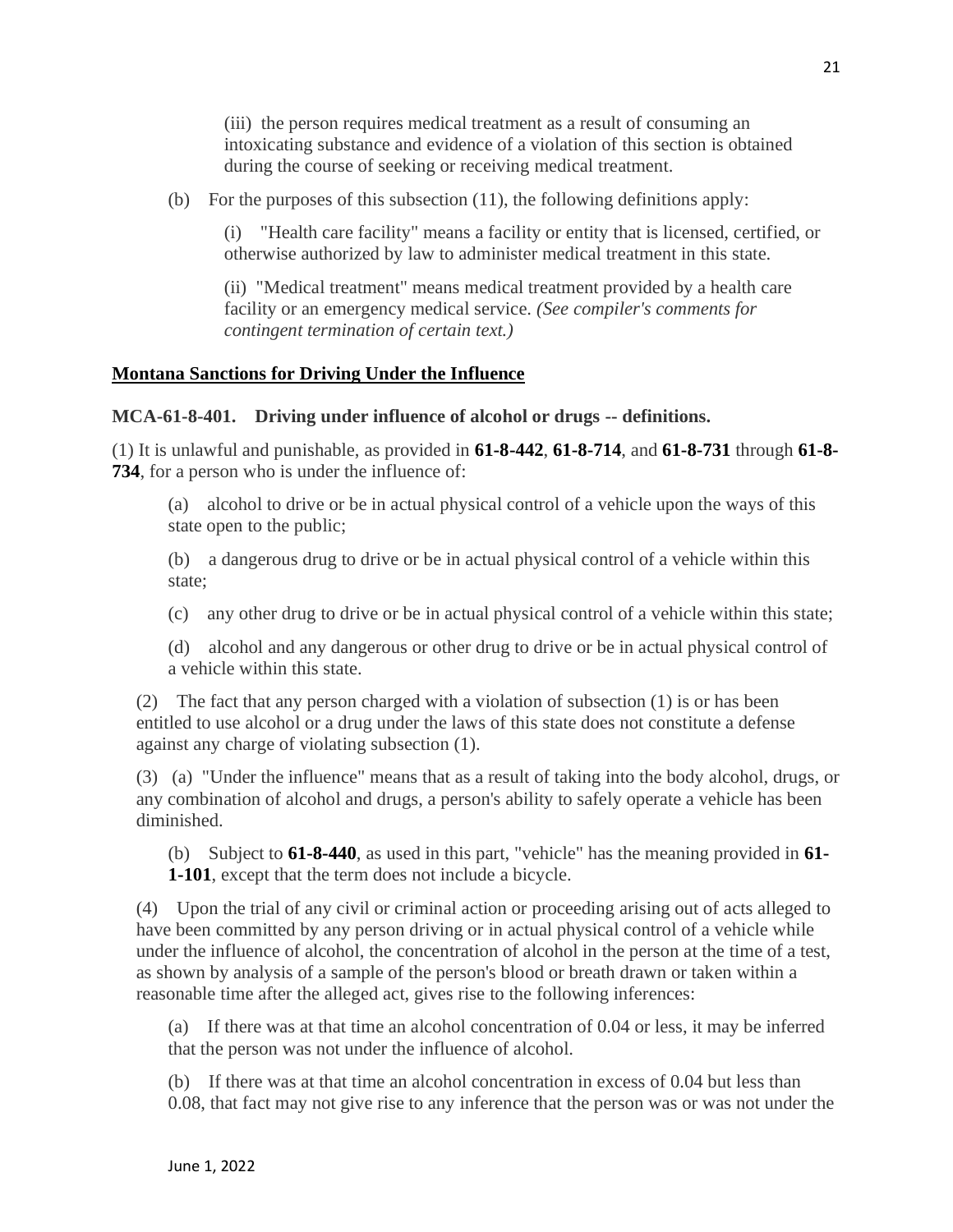influence of alcohol, but the fact may be considered with other competent evidence in determining the guilt or innocence of the person.

(c) If there was at that time an alcohol concentration of 0.08 or more, it may be inferred that the person was under the influence of alcohol. The inference is rebuttable.

(5) The provisions of subsection (4) do not limit the introduction of any other competent evidence bearing upon the issue of whether the person was under the influence of alcohol, drugs, or a combination of alcohol and drugs.

(6) Each municipality in this state is given authority to enact **[61-8-406](http://leg.mt.gov/bills/mca/title_0610/chapter_0080/part_0040/section_0060/0610-0080-0040-0060.html)**, **[61-8-408](http://leg.mt.gov/bills/mca/title_0610/chapter_0080/part_0040/section_0080/0610-0080-0040-0080.html)**, **[61-8-](http://leg.mt.gov/bills/mca/title_0610/chapter_0080/part_0040/section_0100/0610-0080-0040-0100.html) [410](http://leg.mt.gov/bills/mca/title_0610/chapter_0080/part_0040/section_0100/0610-0080-0040-0100.html)**, **[61-8-411](http://leg.mt.gov/bills/mca/title_0610/chapter_0080/part_0040/section_0110/0610-0080-0040-0110.html)**, **[61-8-465](http://leg.mt.gov/bills/mca/title_0610/chapter_0080/part_0040/section_0650/0610-0080-0040-0650.html)**, **[61-8-714](http://leg.mt.gov/bills/mca/title_0610/chapter_0080/part_0070/section_0140/0610-0080-0070-0140.html)**, **[61-8-722](http://leg.mt.gov/bills/mca/title_0610/chapter_0080/part_0070/section_0220/0610-0080-0070-0220.html)**, **[61-8-731](http://leg.mt.gov/bills/mca/title_0610/chapter_0080/part_0070/section_0310/0610-0080-0070-0310.html)** through **[61-8-734](http://leg.mt.gov/bills/mca/title_0610/chapter_0080/part_0070/section_0340/0610-0080-0070-0340.html)**, and subsections (1) through (5) of this section, with the word "state" in **[61-8-406](http://leg.mt.gov/bills/mca/title_0610/chapter_0080/part_0040/section_0060/0610-0080-0040-0060.html)**, **[61-8-411](http://leg.mt.gov/bills/mca/title_0610/chapter_0080/part_0040/section_0110/0610-0080-0040-0110.html)**, **[61-8-465](http://leg.mt.gov/bills/mca/title_0610/chapter_0080/part_0040/section_0650/0610-0080-0040-0650.html)**, and subsection (1) of this section changed to read "municipality", as an ordinance and is given jurisdiction of the enforcement of the ordinance and of the imposition of the fines and penalties provided in the ordinance.

(7) Absolute liability as provided in **[45-2-104](http://leg.mt.gov/bills/mca/title_0450/chapter_0020/part_0010/section_0040/0450-0020-0010-0040.html)** is imposed for a violation of this section.

#### **MCA-61-8-731. Driving under influence of alcohol or drugs -- driving with excessive alcohol concentration -- under influence of delta-9-tetrahydrocannabinol -- aggravated driving under the influence -- penalty for fourth or subsequent offense.**

(1) Except as provided in subsection (3), if a person is convicted of a violation of **[61-8-](http://leg.mt.gov/bills/mca/title_0610/chapter_0080/part_0040/section_0010/0610-0080-0040-0010.html) [401](http://leg.mt.gov/bills/mca/title_0610/chapter_0080/part_0040/section_0010/0610-0080-0040-0010.html)**, **[61-8-406](http://leg.mt.gov/bills/mca/title_0610/chapter_0080/part_0040/section_0060/0610-0080-0040-0060.html)**, **[61-8-411](http://leg.mt.gov/bills/mca/title_0610/chapter_0080/part_0040/section_0110/0610-0080-0040-0110.html)**, or **[61-8-465](http://leg.mt.gov/bills/mca/title_0610/chapter_0080/part_0040/section_0650/0610-0080-0040-0650.html)**, the person has either a single conviction under **[45-5-](http://leg.mt.gov/bills/mca/title_0450/chapter_0050/part_0010/section_0060/0450-0050-0010-0060.html) [106](http://leg.mt.gov/bills/mca/title_0450/chapter_0050/part_0010/section_0060/0450-0050-0010-0060.html)** or any combination of three or more prior convictions under **[45-5-104](http://leg.mt.gov/bills/mca/title_0450/chapter_0050/part_0010/section_0040/0450-0050-0010-0040.html)**, **[45-5-205](http://leg.mt.gov/bills/mca/title_0450/chapter_0050/part_0020/section_0050/0450-0050-0020-0050.html)**, **[45-5-](http://leg.mt.gov/bills/mca/title_0450/chapter_0050/part_0060/section_0280/0450-0050-0060-0280.html) [628](http://leg.mt.gov/bills/mca/title_0450/chapter_0050/part_0060/section_0280/0450-0050-0060-0280.html)**(1)(e), **[61-8-401](http://leg.mt.gov/bills/mca/title_0610/chapter_0080/part_0040/section_0010/0610-0080-0040-0010.html)**, **[61-8-406](http://leg.mt.gov/bills/mca/title_0610/chapter_0080/part_0040/section_0060/0610-0080-0040-0060.html)**, or **[61-8-465](http://leg.mt.gov/bills/mca/title_0610/chapter_0080/part_0040/section_0650/0610-0080-0040-0650.html)**, and the offense under **[45-5-104](http://leg.mt.gov/bills/mca/title_0450/chapter_0050/part_0010/section_0040/0450-0050-0010-0040.html)** occurred while the person was operating a vehicle while under the influence of alcohol, a dangerous drug, any other drug, or any combination of the three, as provided in **[61-8-401](http://leg.mt.gov/bills/mca/title_0610/chapter_0080/part_0040/section_0010/0610-0080-0040-0010.html)**(1), the person is guilty of a felony and shall be punished by:

(a) sentencing the person to the department of corrections for placement in an appropriate correctional facility or program for a term of not less than 13 months or more than 2 years. The court shall order that if the person successfully completes a residential alcohol treatment program approved by the department of corrections, the remainder of the sentence must be served on probation. The imposition or execution of the sentence may not be deferred or suspended, and the person is not eligible for parole.

(b) sentencing the person to either the department of corrections or the Montana state prison or Montana women's prison for a term of not more than 5 years, all of which must be suspended, to run consecutively to the term imposed under subsection  $(1)(a)$ ; and

(c) a fine in an amount of not less than \$5,000 or more than \$10,000.

(2) The department of corrections may place an offender sentenced under subsection (1)(a) in a residential alcohol treatment program approved by the department of corrections.

(3) If a person is convicted of a violation of **[61-8-401](http://leg.mt.gov/bills/mca/title_0610/chapter_0080/part_0040/section_0010/0610-0080-0040-0010.html)**, **[61-8-406](http://leg.mt.gov/bills/mca/title_0610/chapter_0080/part_0040/section_0060/0610-0080-0040-0060.html)**, **[61-8-411](http://leg.mt.gov/bills/mca/title_0610/chapter_0080/part_0040/section_0110/0610-0080-0040-0110.html)**, or **[61-8-465](http://leg.mt.gov/bills/mca/title_0610/chapter_0080/part_0040/section_0650/0610-0080-0040-0650.html)**, the person has either a single conviction under **[45-5-106](http://leg.mt.gov/bills/mca/title_0450/chapter_0050/part_0010/section_0060/0450-0050-0010-0060.html)** or any combination of four or more prior convictions under **[45-5-104](http://leg.mt.gov/bills/mca/title_0450/chapter_0050/part_0010/section_0040/0450-0050-0010-0040.html)**, **[45-5-205](http://leg.mt.gov/bills/mca/title_0450/chapter_0050/part_0020/section_0050/0450-0050-0020-0050.html)**, **[45-5-628](http://leg.mt.gov/bills/mca/title_0450/chapter_0050/part_0060/section_0280/0450-0050-0060-0280.html)**(1)(e), **[61-8-401](http://leg.mt.gov/bills/mca/title_0610/chapter_0080/part_0040/section_0010/0610-0080-0040-0010.html)**, **[61-8-406](http://leg.mt.gov/bills/mca/title_0610/chapter_0080/part_0040/section_0060/0610-0080-0040-0060.html)**, or **[61-8-465](http://leg.mt.gov/bills/mca/title_0610/chapter_0080/part_0040/section_0650/0610-0080-0040-0650.html)**, and the offense under **[45-5-104](http://leg.mt.gov/bills/mca/title_0450/chapter_0050/part_0010/section_0040/0450-0050-0010-0040.html)** occurred while the person was operating a vehicle while under the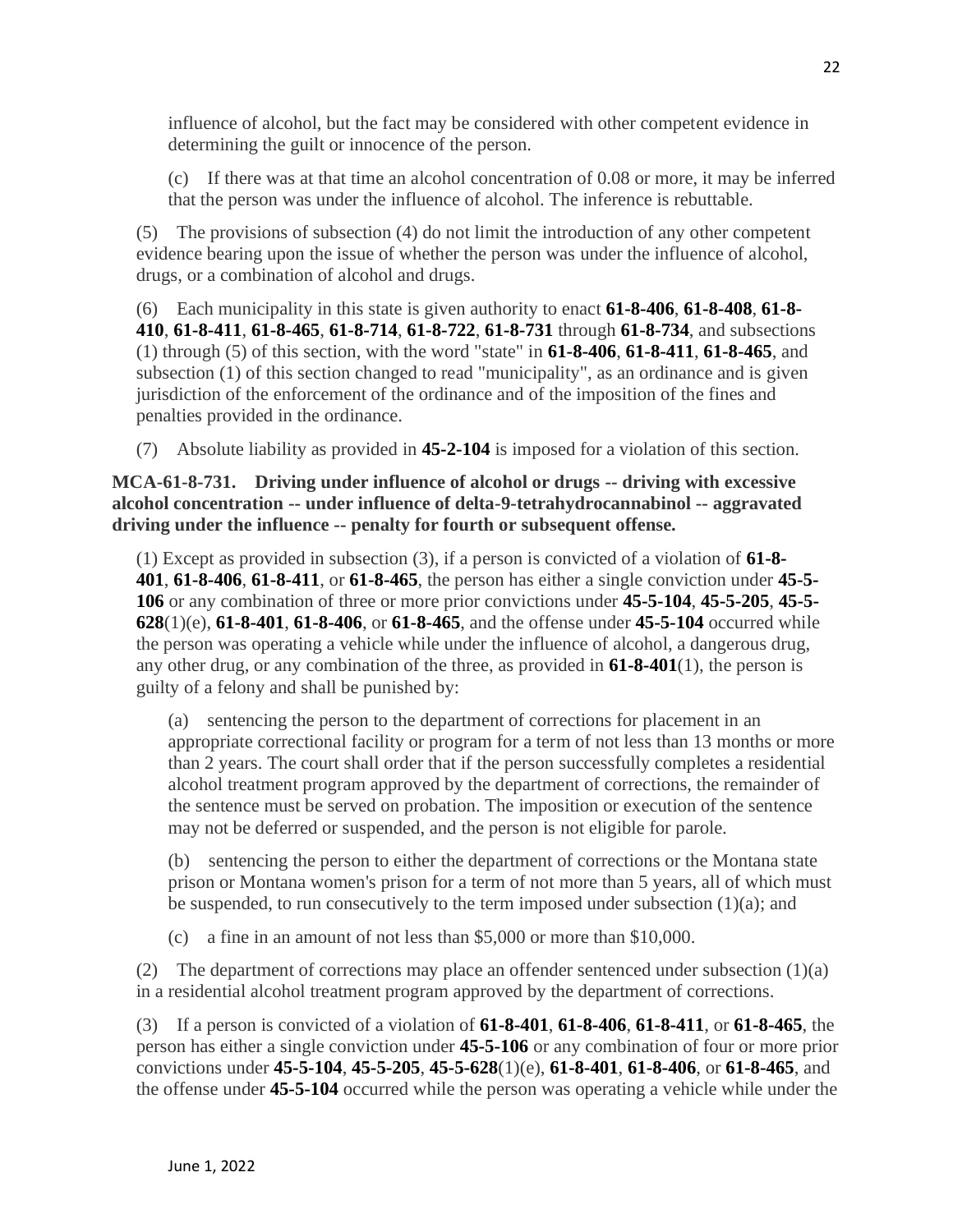influence of alcohol, a dangerous drug, any other drug, or any combination of the three, as provided in **[61-8-401](http://leg.mt.gov/bills/mca/title_0610/chapter_0080/part_0040/section_0010/0610-0080-0040-0010.html)**(1), and the person was, upon a prior conviction, placed in a residential alcohol treatment program under subsection (2), whether or not the person successfully completed the program, the person shall be sentenced to the department of corrections for a term of not less than 13 months or more than 5 years or be fined an amount of not less than \$5,000 or more than \$10,000, or both.

(4) The court shall, as a condition of probation, order:

(a) that the person abide by the standard conditions of probation promulgated by the department of corrections;

(b) a person who is financially able to pay the costs of imprisonment, probation, and alcohol treatment under this section;

(c) that the person may not frequent an establishment where alcoholic beverages are served;

(d) that the person may not consume alcoholic beverages;

(e) that the person may not operate a motor vehicle unless authorized by the person's probation officer;

(f) that the person enter in and remain in an aftercare treatment program for the entirety of the probationary period;

 $(g)$  that the person submit to random or routine drug and alcohol testing; and

(h) that if the person is permitted to operate a motor vehicle, the vehicle be equipped with an ignition interlock system.

(5) The sentencing judge may impose upon the defendant any other reasonable restrictions or conditions during the period of probation. Reasonable restrictions or conditions may include but are not limited to:

(a) payment of a fine as provided in **[46-18-231](http://leg.mt.gov/bills/mca/title_0460/chapter_0180/part_0020/section_0310/0460-0180-0020-0310.html)**;

(b) payment of costs as provided in **[46-18-232](http://leg.mt.gov/bills/mca/title_0460/chapter_0180/part_0020/section_0320/0460-0180-0020-0320.html)** and **[46-18-233](http://leg.mt.gov/bills/mca/title_0460/chapter_0180/part_0020/section_0330/0460-0180-0020-0330.html)**;

(c) payment of costs of assigned counsel as provided in **[46-8-113](http://leg.mt.gov/bills/mca/title_0460/chapter_0080/part_0010/section_0130/0460-0080-0010-0130.html)**;

(d) community service;

(e) any other reasonable restrictions or conditions considered necessary for rehabilitation or for the protection of society; or

(f) any combination of the restrictions or conditions listed in subsections  $(5)(a)$  through  $(5)(e)$ .

(6) Following initial placement of a defendant in a treatment facility under subsection (2), the department of corrections may, at its discretion, place the offender in another facility or program.

(7) The provisions of **[46-18-203](http://leg.mt.gov/bills/mca/title_0460/chapter_0180/part_0020/section_0030/0460-0180-0020-0030.html)**, **[46-23-1001](http://leg.mt.gov/bills/mca/title_0460/chapter_0230/part_0100/section_0010/0460-0230-0100-0010.html)** through **[46-23-1005](http://leg.mt.gov/bills/mca/title_0460/chapter_0230/part_0100/section_0050/0460-0230-0100-0050.html)**, **[46-23-1011](http://leg.mt.gov/bills/mca/title_0460/chapter_0230/part_0100/section_0110/0460-0230-0100-0110.html)** through **[46-](http://leg.mt.gov/bills/mca/title_0460/chapter_0230/part_0100/section_0140/0460-0230-0100-0140.html) [23-1014](http://leg.mt.gov/bills/mca/title_0460/chapter_0230/part_0100/section_0140/0460-0230-0100-0140.html)**, and **[46-23-1031](http://leg.mt.gov/bills/mca/title_0460/chapter_0230/part_0100/section_0310/0460-0230-0100-0310.html)** apply to persons sentenced under this section.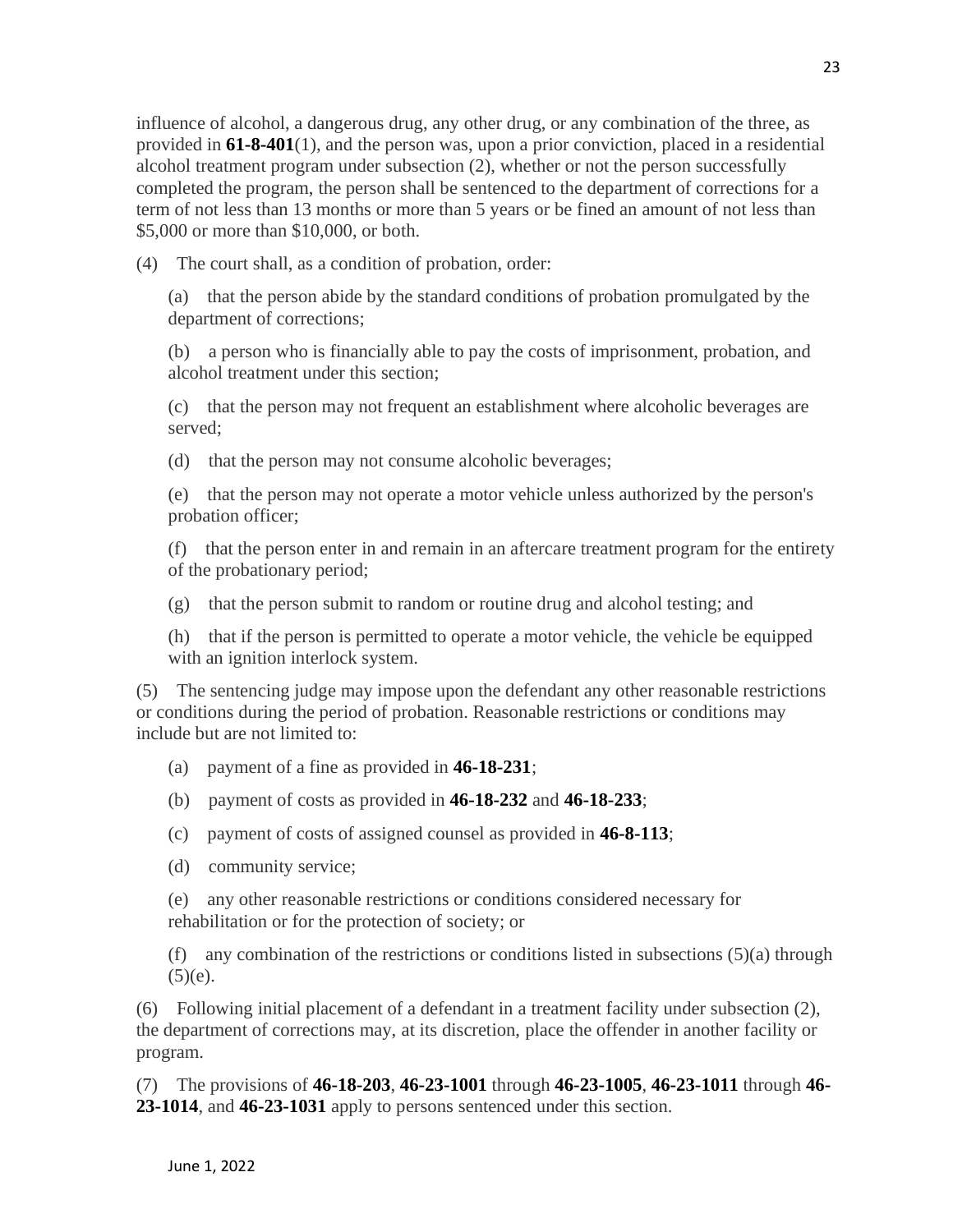#### **Montana Sanctions - Criminal Possession and Distribution of Dangerous Drugs**

**MCA-45-9-101. Criminal distribution of dangerous drugs.** (1) Except as provided in Title 50, chapter 46, a person commits the offense of criminal distribution of dangerous drugs if the person sells, barters, exchanges, gives away, or offers to sell, barter, exchange, or give away any dangerous drug, as defined in **[50-32-101](http://leg.mt.gov/bills/mca/title_0500/chapter_0320/part_0010/section_0010/0500-0320-0010-0010.html)**.

(2) A person convicted of criminal distribution of a narcotic drug, as defined in **[50-32-](http://leg.mt.gov/bills/mca/title_0500/chapter_0320/part_0010/section_0010/0500-0320-0010-0010.html) [101](http://leg.mt.gov/bills/mca/title_0500/chapter_0320/part_0010/section_0010/0500-0320-0010-0010.html)**(19)(d), or an opiate, as defined in **[50-32-101](http://leg.mt.gov/bills/mca/title_0500/chapter_0320/part_0010/section_0010/0500-0320-0010-0010.html)**, shall be imprisoned in the state prison for a term of not less than 2 years or more than life and may be fined not more than \$50,000, except as provided in **[46-18-222](http://leg.mt.gov/bills/mca/title_0460/chapter_0180/part_0020/section_0220/0460-0180-0020-0220.html)**.

(3) (a) A person convicted of criminal distribution of a dangerous drug included in Schedule I or Schedule II pursuant to **[50-32-222](http://leg.mt.gov/bills/mca/title_0500/chapter_0320/part_0020/section_0220/0500-0320-0020-0220.html)** or **[50-32-224](http://leg.mt.gov/bills/mca/title_0500/chapter_0320/part_0020/section_0240/0500-0320-0020-0240.html)**, except marijuana or tetrahydrocannabinol, who has a prior conviction for criminal distribution of such a drug shall be imprisoned in the state prison for a term of not less than 10 years or more than life and may be fined not more than \$50,000, except as provided in **[46-18-222](http://leg.mt.gov/bills/mca/title_0460/chapter_0180/part_0020/section_0220/0460-0180-0020-0220.html)**.

(b) Upon a third or subsequent conviction for criminal distribution of such a drug, the person shall be imprisoned in the state prison for a term of not less than 20 years or more than life and may be fined not more than \$50,000, except as provided in **[46-18-222](http://leg.mt.gov/bills/mca/title_0460/chapter_0180/part_0020/section_0220/0460-0180-0020-0220.html)**.

(c) The exception for marijuana or tetrahydrocannabinol in subsection (3)(a) does not apply to synthetic cannabinoids listed as dangerous drugs in **[50-32-222](http://leg.mt.gov/bills/mca/title_0500/chapter_0320/part_0020/section_0220/0500-0320-0020-0220.html)**.

(4) A person convicted of criminal distribution of dangerous drugs not otherwise provided for in subsection (2), (3), or (5) shall be imprisoned in the state prison for a term of not less than 1 year or more than life or be fined an amount of not more than \$50,000, or both.

(5) A person who was an adult at the time of distribution and who is convicted of criminal distribution of dangerous drugs to a minor shall be sentenced as follows:

(a) If convicted pursuant to subsection (2), the person shall be imprisoned in the state prison for not less than 4 years or more than life and may be fined not more than \$50,000, except as provided in **[46-18-222](http://leg.mt.gov/bills/mca/title_0460/chapter_0180/part_0020/section_0220/0460-0180-0020-0220.html)**.

(b) If convicted of the distribution of a dangerous drug included in Schedule I or Schedule II pursuant to **[50-32-222](http://leg.mt.gov/bills/mca/title_0500/chapter_0320/part_0020/section_0220/0500-0320-0020-0220.html)** or **[50-32-224](http://leg.mt.gov/bills/mca/title_0500/chapter_0320/part_0020/section_0240/0500-0320-0020-0240.html)** and if previously convicted of such a distribution, the person shall be imprisoned in the state prison for not less than 20 years or more than life and may be fined not more than \$50,000, except as provided in **[46-18-](http://leg.mt.gov/bills/mca/title_0460/chapter_0180/part_0020/section_0220/0460-0180-0020-0220.html) [222](http://leg.mt.gov/bills/mca/title_0460/chapter_0180/part_0020/section_0220/0460-0180-0020-0220.html)**.

(c) If convicted of the distribution of a dangerous drug included in Schedule I or Schedule II pursuant to **[50-32-222](http://leg.mt.gov/bills/mca/title_0500/chapter_0320/part_0020/section_0220/0500-0320-0020-0220.html)** or **[50-32-224](http://leg.mt.gov/bills/mca/title_0500/chapter_0320/part_0020/section_0240/0500-0320-0020-0240.html)** and if previously convicted of two or more such distributions, the person shall be imprisoned in the state prison for not less than 40 years or more than life and may be fined not more than \$50,000, except as provided in **[46-18-222](http://leg.mt.gov/bills/mca/title_0460/chapter_0180/part_0020/section_0220/0460-0180-0020-0220.html)**.

(d) If convicted pursuant to subsection (4), the person shall be imprisoned in the state prison for not less than 2 years or more than life and may be fined not more than \$50,000, except as provided in **[46-18-222](http://leg.mt.gov/bills/mca/title_0460/chapter_0180/part_0020/section_0220/0460-0180-0020-0220.html)**.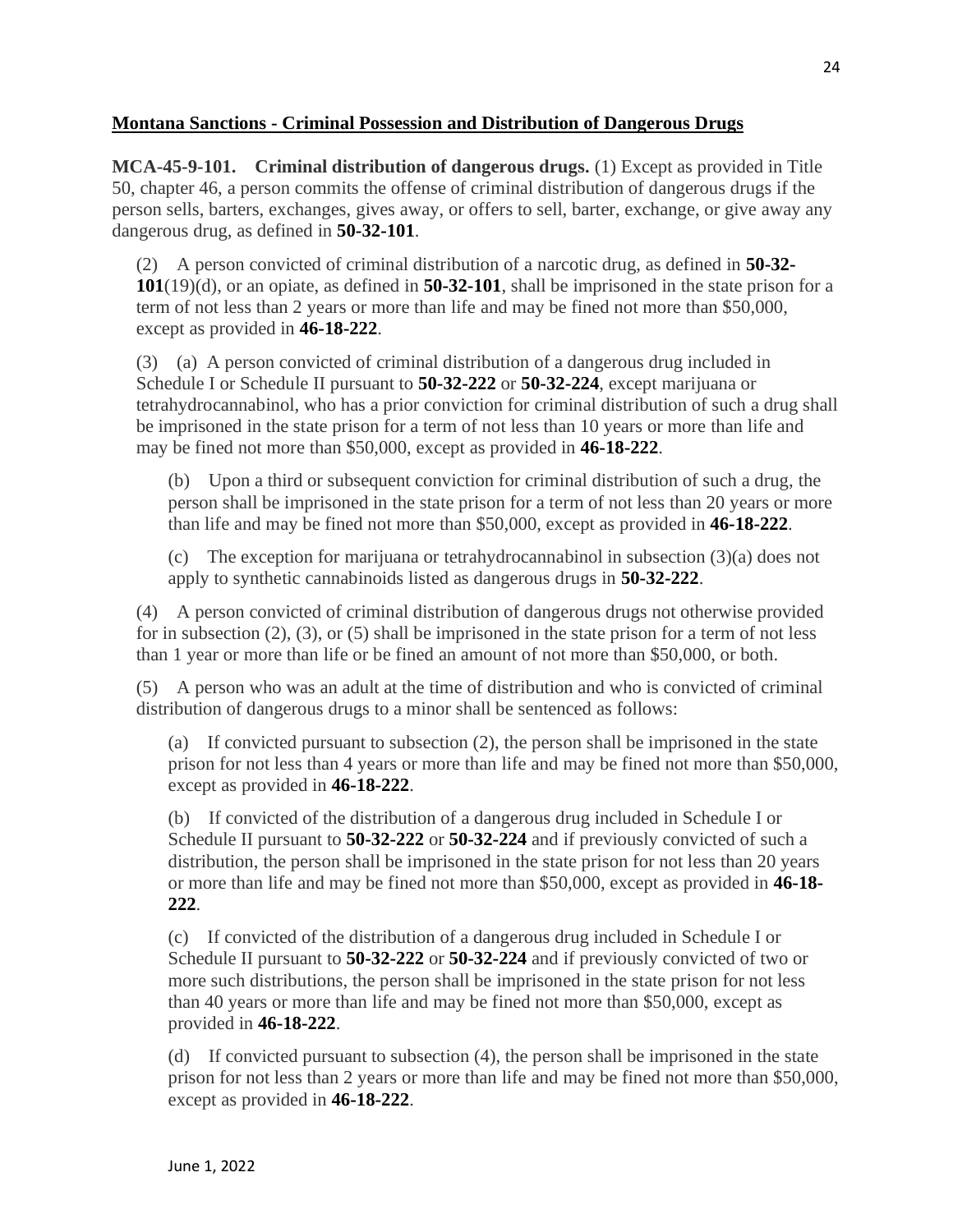(6) Practitioners, as defined in **[50-32-101](http://leg.mt.gov/bills/mca/title_0500/chapter_0320/part_0010/section_0010/0500-0320-0010-0010.html)**, and agents under their supervision acting in the course of a professional practice are exempt from this section.

**MCA-45-9-102. Criminal possession of dangerous drugs.** (1) Except as provided in Title 50, chapter 46, a person commits the offense of criminal possession of dangerous drugs if the person possesses any dangerous drug, as defined in **[50-32-101](http://leg.mt.gov/bills/mca/title_0500/chapter_0320/part_0010/section_0010/0500-0320-0010-0010.html)**.

(2) A person convicted of criminal possession of marijuana or its derivatives in an amount the aggregate weight of which does not exceed 60 grams of marijuana or 1 gram of hashish is, for the first offense, guilty of a misdemeanor and shall be punished by a fine of not less than \$100 or more than \$500 and by imprisonment in the county jail for not more than 6 months. The minimum fine must be imposed as a condition of a suspended or deferred sentence. A person convicted of a second or subsequent offense under this subsection is punishable by a fine not to exceed \$1,000 or by imprisonment in the county jail for a term not to exceed 1 year or in the state prison for a term not to exceed 3 years or by both. This subsection does not apply to the possession of synthetic cannabinoids listed as dangerous drugs in **[50-32-222](http://leg.mt.gov/bills/mca/title_0500/chapter_0320/part_0020/section_0220/0500-0320-0020-0220.html)**.

(3) A person convicted of criminal possession of an anabolic steroid as listed in **[50-32-](http://leg.mt.gov/bills/mca/title_0500/chapter_0320/part_0020/section_0260/0500-0320-0020-0260.html) [226](http://leg.mt.gov/bills/mca/title_0500/chapter_0320/part_0020/section_0260/0500-0320-0020-0260.html)** is, for the first offense, guilty of a misdemeanor and shall be punished by a fine of not less than \$100 or more than \$500 or by imprisonment in the county jail for not more than 6 months, or both.

(4) A person convicted of criminal possession of an opiate, as defined in **[50-32-101](http://leg.mt.gov/bills/mca/title_0500/chapter_0320/part_0010/section_0010/0500-0320-0010-0010.html)**, shall be imprisoned in the state prison for a term of not less than 2 years or more than 5 years and may be fined not more than \$50,000, except as provided in **[46-18-222](http://leg.mt.gov/bills/mca/title_0460/chapter_0180/part_0020/section_0220/0460-0180-0020-0220.html)**.

(5) (a) A person convicted of a second or subsequent offense of criminal possession of methamphetamine shall be punished by:

(i) imprisonment for a term not to exceed 5 years or by a fine not to exceed \$50,000, or both; or

(ii) commitment to the department of corrections for placement in an appropriate correctional facility or program for a term of not less than 3 years or more than 5 years. If the person successfully completes a residential methamphetamine treatment program operated or approved by the department of corrections during the first 3 years of a term, the remainder of the term must be suspended. The court may also impose a fine not to exceed \$50,000.

(b) During the first 3 years of a term under subsection  $(5)(a)(ii)$ , the department of corrections may place the person in a residential methamphetamine treatment program operated or approved by the department of corrections or in a correctional facility or program. The residential methamphetamine treatment program must consist of time spent in a residential methamphetamine treatment facility and time spent in a community-based prerelease center.

(c) The court shall, as conditions of probation pursuant to subsection  $(5)(a)$ , order:

(i) the person to abide by the standard conditions of probation established by the department of corrections;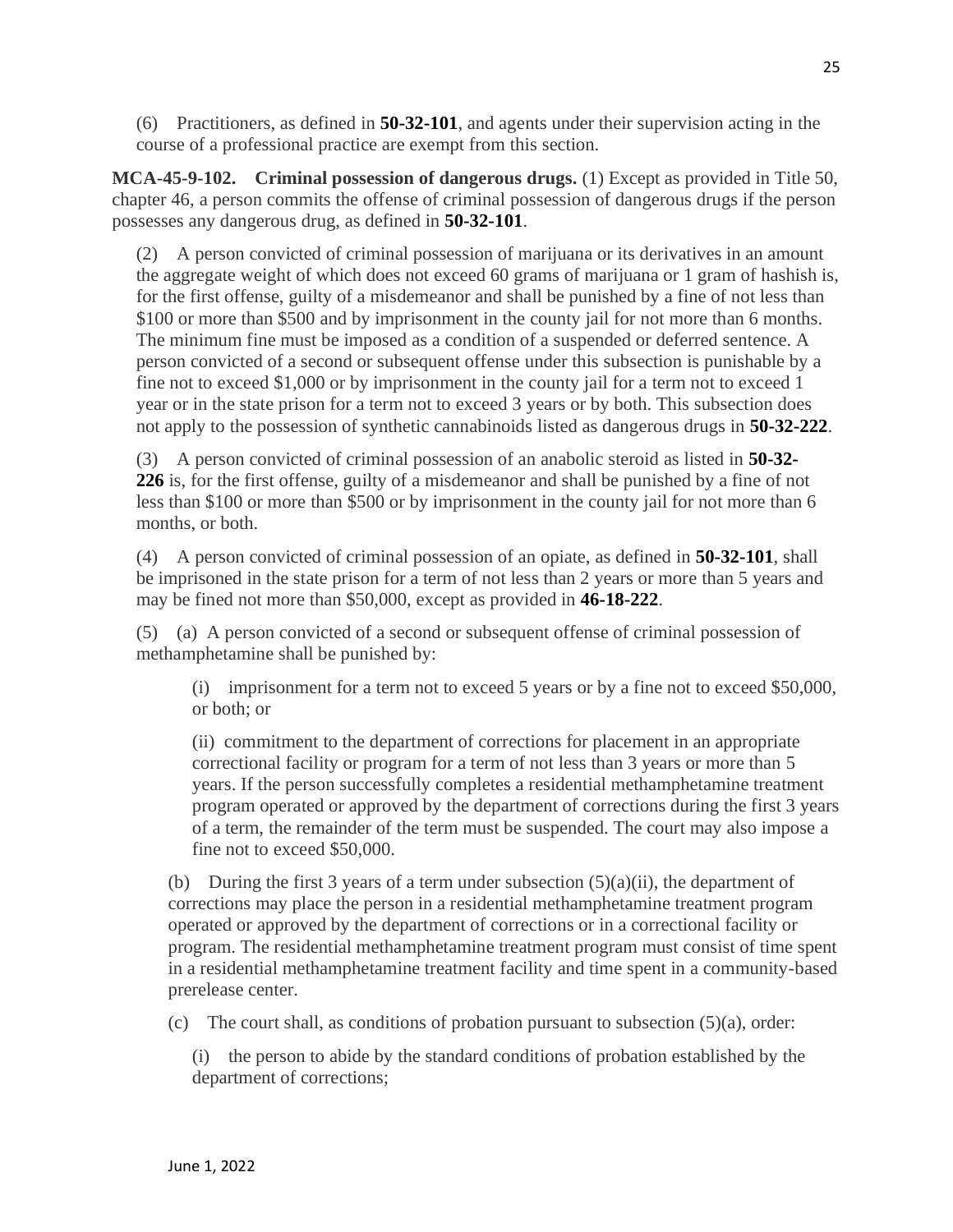(ii) payment of the costs of imprisonment, probation, and any methamphetamine treatment by the person if the person is financially able to pay those costs;

(iii) that the person may not enter an establishment where alcoholic beverages are sold for consumption on the premises or where gambling takes place;

(iv) that the person may not consume alcoholic beverages;

(v) the person to enter and remain in an aftercare program as directed by the person's probation officer; and

(vi) the person to submit to random or routine drug and alcohol testing.

(6) A person convicted of criminal possession of dangerous drugs not otherwise provided for in subsections (2) through (5) shall be imprisoned in the state prison for a term not to exceed 5 years or be fined an amount not to exceed \$50,000, or both.

(7) A person convicted of a first violation under this section is presumed to be entitled to a deferred imposition of sentence of imprisonment.

(8) Ultimate users and practitioners, as defined in **[50-32-101](http://leg.mt.gov/bills/mca/title_0500/chapter_0320/part_0010/section_0010/0500-0320-0010-0010.html)**, and agents under their supervision acting in the course of a professional practice are exempt from this section.

**MCA-45-9-103. Criminal possession with intent to distribute.** (1) Except as provided in Title 50, chapter 46, a person commits the offense of criminal possession with intent to distribute if the person possesses with intent to distribute any dangerous drug as defined in **[50-32-101](http://leg.mt.gov/bills/mca/title_0500/chapter_0320/part_0010/section_0010/0500-0320-0010-0010.html)**.

(2) A person convicted of criminal possession of an opiate, as defined in **[50-32-101](http://leg.mt.gov/bills/mca/title_0500/chapter_0320/part_0010/section_0010/0500-0320-0010-0010.html)**, with intent to distribute shall be imprisoned in the state prison for a term of not less than 2 years or more than 20 years and may be fined not more than \$50,000, except as provided in **[46-18-](http://leg.mt.gov/bills/mca/title_0460/chapter_0180/part_0020/section_0220/0460-0180-0020-0220.html) [222](http://leg.mt.gov/bills/mca/title_0460/chapter_0180/part_0020/section_0220/0460-0180-0020-0220.html)**.

(3) A person convicted of criminal possession with intent to distribute not otherwise provided for in subsection (2) shall be imprisoned in the state prison for a term of not more than 20 years or be fined an amount not to exceed \$50,000, or both.

(4) Practitioners, as defined in **[50-32-101](http://leg.mt.gov/bills/mca/title_0500/chapter_0320/part_0010/section_0010/0500-0320-0010-0010.html)**, and agents under their supervision acting in the course of a professional practice are exempt from this section.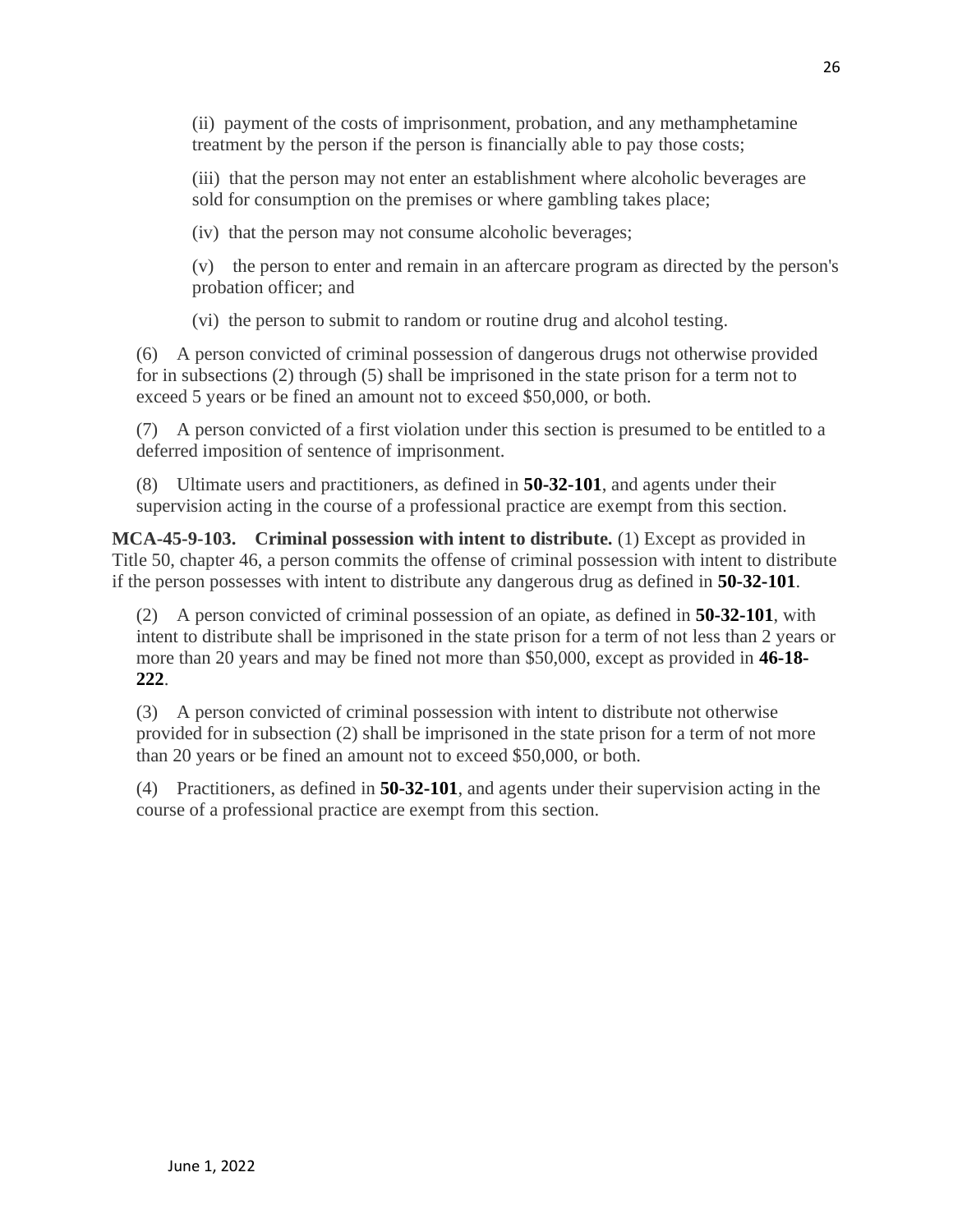#### **Federal Drug Laws**

The possession, use, or distribution of illicit drugs is prohibited by federal law. Strict penalties are enforced for drug convictions, including mandatory prison terms for many offenses. The following information, although not complete, is an overview of federal penalties for first convictions. All penalties are doubled for any subsequent drug conviction.

#### **Denial of Federal Aid (20 USC 1091)**

Under the Higher Education Act of 1998, students convicted under federal or state law for the sale or possession of drugs will have their federal financial aid eligibility suspended. This includes all federal grants, loans, federal work study programs, and more. Students convicted of drug possession will be ineligible for one year from the date of the conviction of the first offense, two years for the second offense, and indefinitely for the third offense. Students convicted of selling drugs will be ineligible for two years from the date of the first conviction, and indefinitely for the second offense. Those who lose eligibility can regain eligibility by successfully completing an approved drug rehabilitation program.

#### **Forfeiture of Personal Property and Real Estate (21 USC 853)**

Any person convicted of a federal drug offense punishable by more than one year in prison shall forfeit to the United States any personal or real property related to the violation, including houses, cars, and other personal belongings. A warrant of seizure is issued and property is seized at the time an individual is arrested on charges that may result in forfeiture.

#### **Federal Drug Trafficking Penalties (21 USC 841)**

Penalties for federal drug trafficking convictions vary according to the quantity of the controlled substance involved in the transaction. The following list is a sample of the range and severity of federal penalties imposed for first convictions. Penalties for subsequent convictions are twice as severe.

If death or serious bodily injury result from the use of a controlled substance which has been illegally distributed, the person convicted on federal charges of distributing the substance faces mandatory life sentence and fines ranging up to \$8 million.

Persons convicted on federal charges of drug trafficking within 1,000 feet of a University (21 USC 845a) face penalties of prison terms and fines which are twice as high as the regular penalties for the offense, with a mandatory prison sentence of at least 1 year.

| <b>Drug/Substance</b> | Amount         | <b>Penalty - 1st Conviction</b>                                              |
|-----------------------|----------------|------------------------------------------------------------------------------|
| <b>Barbiturates</b>   | Any amount     | Up to 5 years prison. Fine up to $$250,000$                                  |
| Cocaine               | 5 kgs. or more | Not less than 10 years prison, not more than life. Fine up<br>to \$4 million |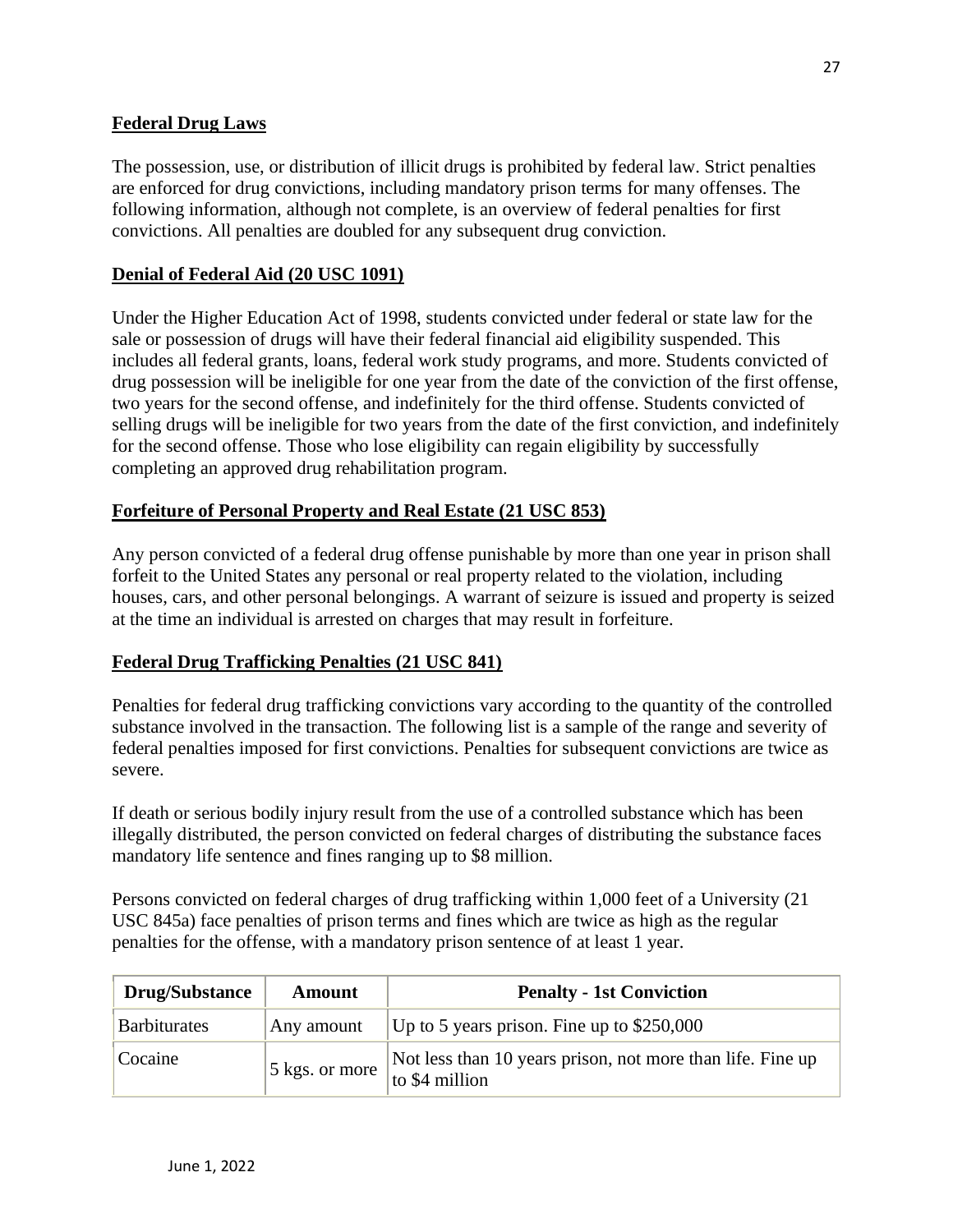|                      | Less than 100<br>grams | 10-63 months prison. Fine up to \$1 million                                                                 |  |
|----------------------|------------------------|-------------------------------------------------------------------------------------------------------------|--|
| <b>Crack Cocaine</b> | 50 grams or<br>more    | Not less than 10 years prison, not more than life. Fine up<br>to \$4 million                                |  |
|                      | 5-49 grams             | Not less than 5 years prison, not more than 40 years. Fine<br>up to \$2 million                             |  |
|                      | 5 grams or<br>less     | 10-63 months prison. Fine up to \$1 million                                                                 |  |
| Ecstasy              | Any amount             | Up to 20 years imprisonment. Fine up to \$1 million. $3$<br>years of supervised releases (following prison) |  |
| <b>GHB</b>           | Any amount             | Up to 20 years imprisonment. Fine up to \$1 million. $3$<br>years of supervised releases (following prison) |  |
| Hashish              | $10-100$ kg            | Up to 20 years imprisonment. Fine up to \$1 million.                                                        |  |
|                      | 10 kg or less          | Up to 5 years imprisonment. Fine up to \$250,000                                                            |  |
| Hash Oil             | $1-100$ kg             | Up to 20 years imprisonment. Fine up to $$1$ million.                                                       |  |
|                      | 1 kg or less           | Up to 5 years imprisonment. Fine up to $$250,000$                                                           |  |
| Heroin               | 1 kg or more           | Not less than 10 years prison, not more than life. Fine up<br>to \$4 million                                |  |
|                      | 100-999<br>grams       | Not less than 5 years prison, not more than 40 years. Fine<br>up to \$2 million                             |  |
|                      | 100 grams or<br>less   | 10-63 months prison. Fine up to \$1 million                                                                 |  |
| Ketamine             | Any amount             | Up to 5 years imprisonment. Fine up to \$250,000. 2 years<br>supervised release                             |  |
| <b>LSD</b>           | 10 grams or<br>more    | Not less than 10 years prison, not more than life. Fine up<br>to \$4 million                                |  |
|                      | $1-10$ grams           | Not less than 5 years prison, not more than 40 years. Fine<br>up to \$2 million                             |  |
| Marijuana            | $1000$ kg or<br>more   | Not less than 10 years prison, not more than life. Fine up<br>to \$4 million                                |  |
|                      | 100-999 kg             | Not less than 5 years prison, not more than 40 years. Fine<br>up to \$2 million                             |  |
|                      | $50-99$ kg             | Up to 20 years imprisonment. Fine up to $$1$ million                                                        |  |
|                      | 50 kg or less          | Up to 5 years imprisonment. Fine up to $$250,000$                                                           |  |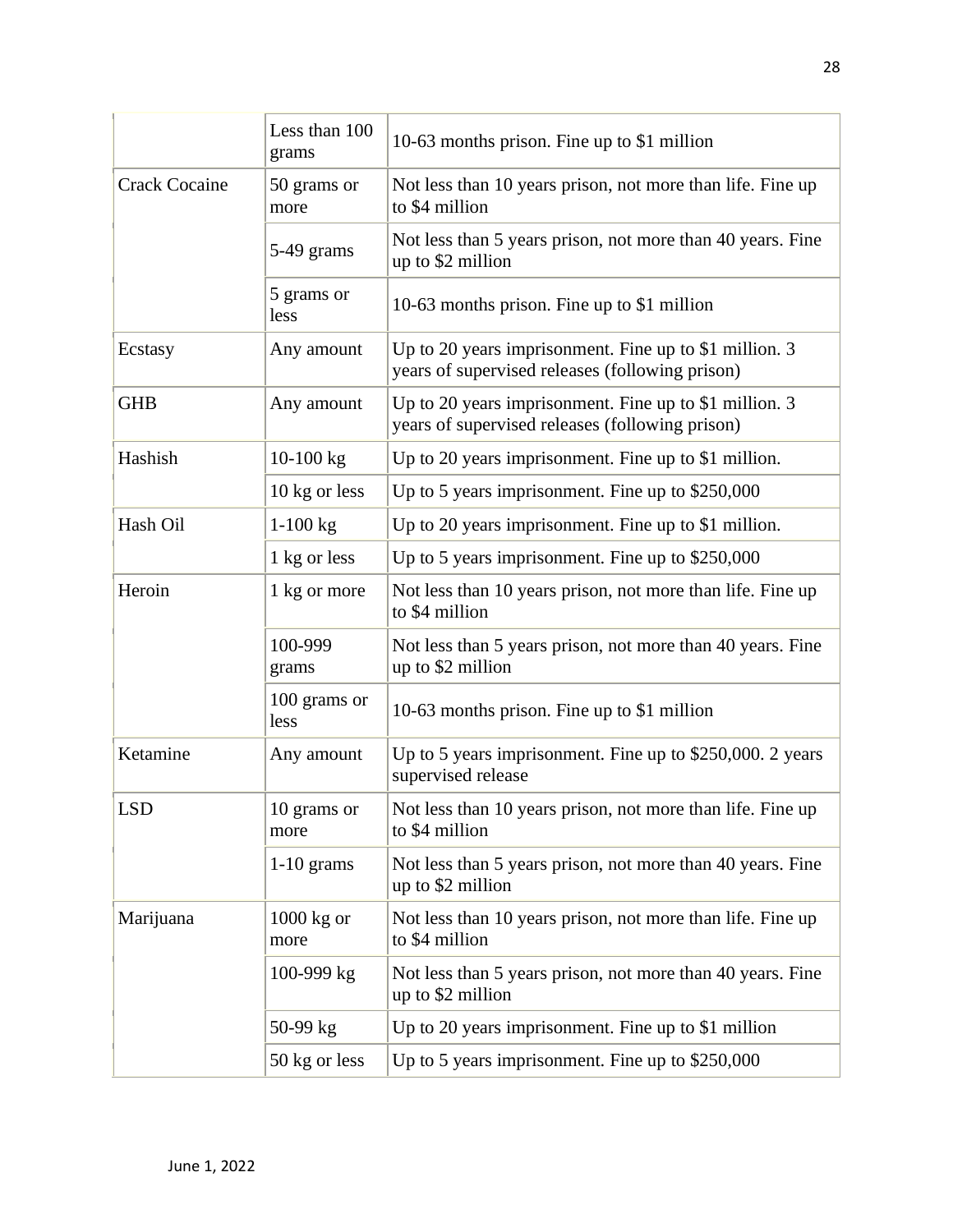| Methamphetamine | 50 grams or<br>more  | Not less than 10 years prison, not more than life. Fine up<br>to \$4 million    |  |
|-----------------|----------------------|---------------------------------------------------------------------------------|--|
|                 | 10-49 grams          | Not less than 5 years prison, not more than 40 years. Fine<br>up to \$2 million |  |
|                 | 10 grams or<br>less  | 10-21 months prison. Fine up to \$1 million                                     |  |
| <b>PCP</b>      | 100 grams or<br>more | Not less than 10 years prison, not more than life. Fine up<br>to \$4 million    |  |
|                 | $10-99$ grams        | Not less than 5 years prison, not more than 40 years. Fine<br>up to \$2 million |  |
|                 | 10 grams or<br>less  | 10-21 months prison. Fine up to \$1 million                                     |  |
| Rohypnol        | 1 gram or<br>more    | Up to 20 years imprisonment. Fine up to $$1$ million                            |  |
|                 | less than 30<br>mgs  | Up to 5 years imprisonment. Fine up to $$250,000$                               |  |

#### **Federal Drug Possession Penalties (21 USC 844)**

Persons convicted on Federal charges of possessing any controlled substance face penalties of up to 1 year in prison and a mandatory fine of no less than \$1,000 up to a maximum of \$100,000. Second convictions are punishable by not less than 15 days but not more than 2 years in prison and a minimum fine of \$2,500. Subsequent convictions are punishable by not less than 90 days but not more than 3 years in prison and a minimum fine of \$5,000. Possession of drug paraphernalia is punishable by a minimum fine of \$750.

Special sentencing provisions for possession of crack cocaine impose a mandatory prison term of not less than 5 years but not more than 20 years and a fine up to \$250,000, or both if:

- A. It is a first conviction and the amount of crack possessed exceeds 5 grams;
- B. It is a second conviction and the amount of crack possessed exceeds 3 grams;
- C. It is a third or subsequent crack conviction and the amount exceeds 1 gram.

Civil penalties of up to \$10,000 may also be imposed for possession of small amounts of controlled substances, whether or not criminal prosecution is pursued.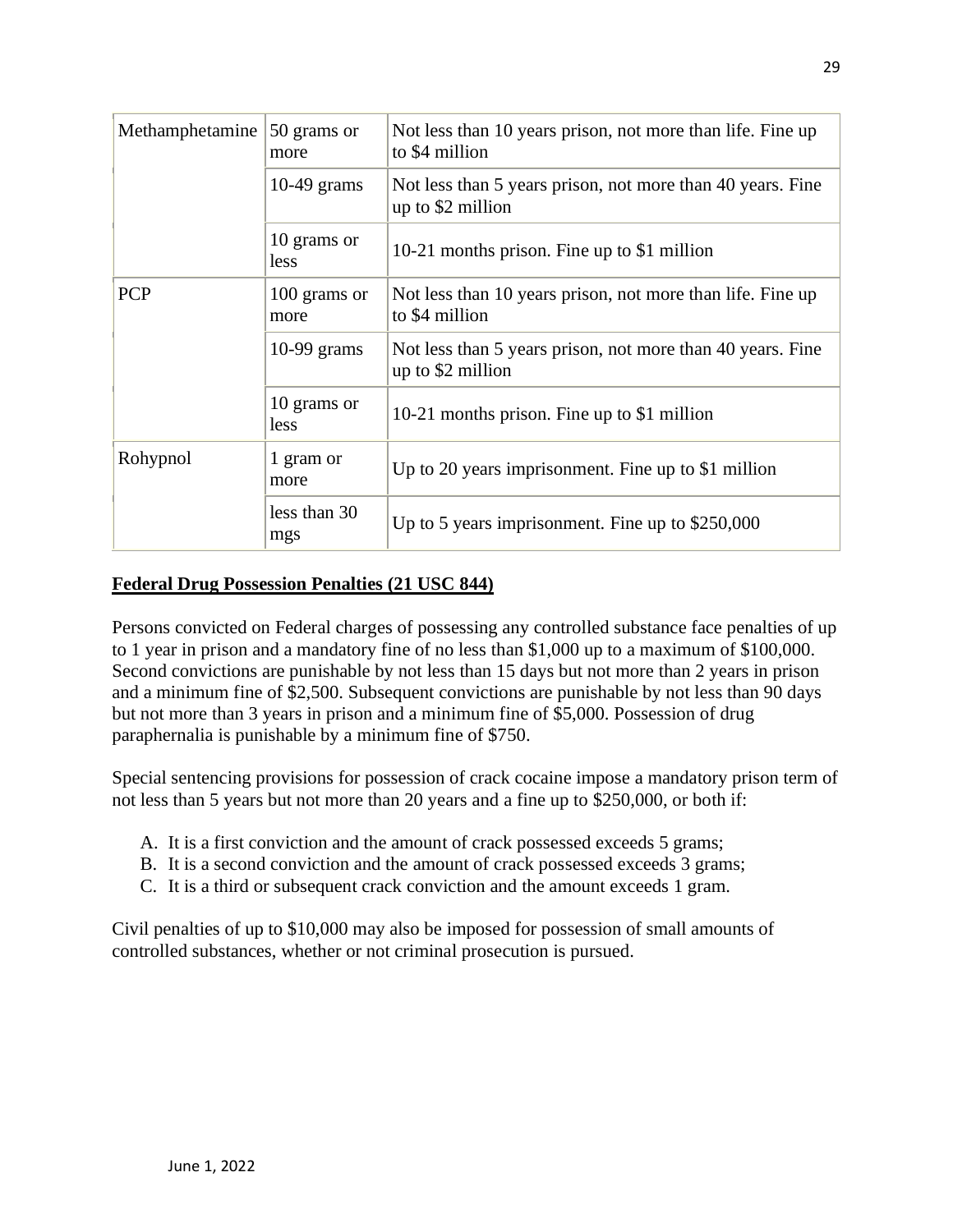### **Health Risks of Commonly Abused Substances**

| <b>Substance</b>                  | <b>Nicknames/Slang</b><br><b>Terms</b>                                                                                  | <b>Short Term</b><br><b>Effects</b>                                                                                                                                                                                                                                                     | <b>Long Term Effects</b>                                                                                                                                                                                            |
|-----------------------------------|-------------------------------------------------------------------------------------------------------------------------|-----------------------------------------------------------------------------------------------------------------------------------------------------------------------------------------------------------------------------------------------------------------------------------------|---------------------------------------------------------------------------------------------------------------------------------------------------------------------------------------------------------------------|
| Alcohol                           |                                                                                                                         | slurred speech,<br>drowsiness,<br>headaches,<br>impaired judgment,<br>decreased perception<br>and coordination,<br>distorted vision and<br>hearing,<br>vomiting,<br>breathing difficulties,<br>unconsciousness,<br>coma,<br>blackouts,                                                  | toxic psychosis,<br>physical dependence,<br>neurological and liver<br>damage, fetal alcohol<br>syndrome, vitamin B1<br>deficiency, sexual<br>problems, cancer,<br>physical dependence                               |
| Amphetamines                      | uppers, speed, meth,<br>crack, crystal, ice, pep<br>pills                                                               | increased heart rate,<br>increased blood<br>pressure, dry mouth,<br>loss of appetite,<br>restlessness,<br>irritability, anxiety                                                                                                                                                         | delusions,<br>hallucinations, heart<br>problems,<br>hypertension,<br>irritability, insomnia,<br>toxic psychosis,<br>physical dependence                                                                             |
| Barbiturates and<br>Tranquilizers | barbs, bluebirds, blues,<br>yellow jackets, red<br>devils, roofies,<br>rohypnol, ruffies, tranqs,<br>mickey, flying v's | slurred speech,<br>muscle relaxation,<br>dizziness, decreased<br>motor control                                                                                                                                                                                                          | severe withdrawal<br>symptoms, possible<br>convulsions, toxic<br>psychosis, depression,<br>physical dependence                                                                                                      |
| Cocaine                           | coke, cracks, snow,<br>powder, blow, rock                                                                               | loss of appetite<br>increased blood<br>pressure and heart<br>rate, contracted blood<br>vessels, nausea,<br>hyper-stimulation<br>anxiety, paranoia,<br>increased hostility<br>Increased rate of<br>breathing, muscle<br>spasms and<br>convulsions.<br>dilated pupils<br>disturbed sleep, | depression, weight<br>loss, high blood<br>pressure, seizure,<br>heart attack, stroke,<br>hypertension,<br>hallucinations,<br>psychosis, chronic<br>cough, nasal passage<br>injury, kidney, liver<br>and lung damage |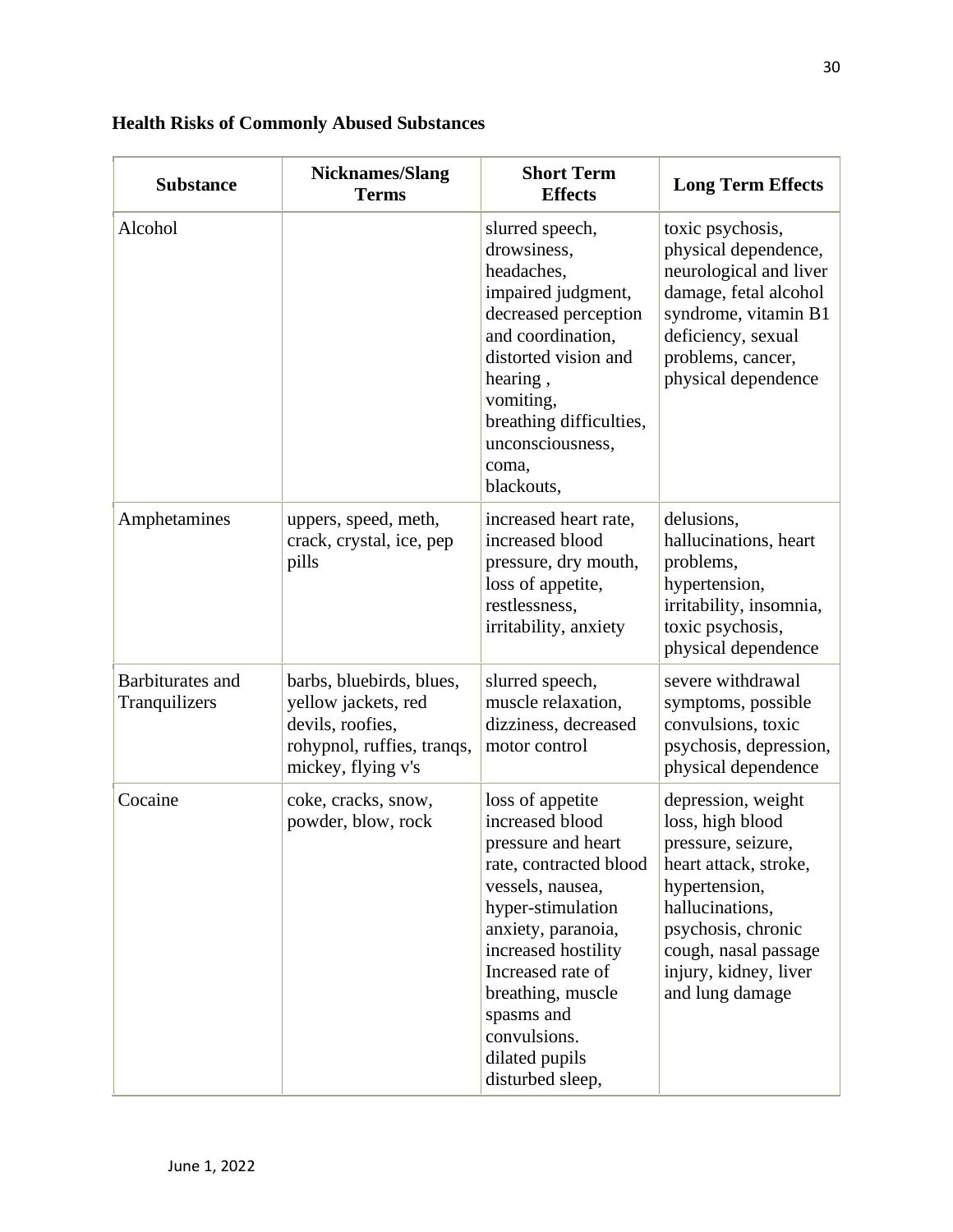| Gamma Hydroxy<br><b>Butyrate</b> | GHB, liquid B, liquid X,<br>liquid ecstasy, G,<br>georgia homeboy,<br>grievous bodily harm | euphoria, decreased<br>inhibitions,<br>drowsiness, sleep,<br>decreased body<br>temperature,<br>decreased heart rate,<br>decreased blood<br>pressure                           | memory loss,<br>depression, severe<br>withdrawal<br>symptoms, physical<br>dependence,<br>psychological<br>dependence                                                                                                                     |
|----------------------------------|--------------------------------------------------------------------------------------------|-------------------------------------------------------------------------------------------------------------------------------------------------------------------------------|------------------------------------------------------------------------------------------------------------------------------------------------------------------------------------------------------------------------------------------|
| Heroin                           | H, junk, smack, horse,<br>skag                                                             | euphoria, flushing of<br>the skin, dry mouth,<br>"heavy" arms and<br>legs, slowed<br>breathing, muscular<br>weakness                                                          | constipation, loss of<br>appetite, lethargy,<br>weakening of the<br>immune system,<br>respiratory (breathing)<br>illnesses,<br>muscular weakness,<br>partial paralysis,<br>coma, physical<br>dependence,<br>psychological<br>dependence  |
| Ketamine                         | K, super K, special K                                                                      | dream-like states,<br>hallucinations,<br>impaired attention<br>and memory,<br>delirium, impaired<br>motor function, high<br>blood pressure,<br>depression                     | Urinary tract and<br>bladder problems,<br>abdominal pain, major<br>convulsions, muscle<br>rigidity, increased<br>confusion, increased<br>depression, physical<br>dependence,<br>psychological<br>dependence                              |
| <b>LSD</b>                       | acid, stamps, dots,<br>blotter, A-bombs                                                    | in body temperature,<br>blood pressure and<br>heart rate, sweating,<br>chills, loss of<br>appetite, decreased<br>sleep, tremors,<br>changes in visual<br>acuity, mood changes | dilated pupils, change $\vert$ may intensify existing<br>psychosis, panic<br>reactions, can<br>interfere with<br>psychological<br>adjustment and social<br>functioning, insomnia,<br>physical dependence,<br>psychological<br>dependence |
| <b>MDMA</b>                      | ecstasy, XTC, adam, X,<br>rolls, pills                                                     | impaired judgment,<br>confusion, confusion,<br>blurred vision, teeth<br>clenching, depression,                                                                                | same as LSD,<br>sleeplessness, nausea,<br>confusion, increased<br>blood pressure,                                                                                                                                                        |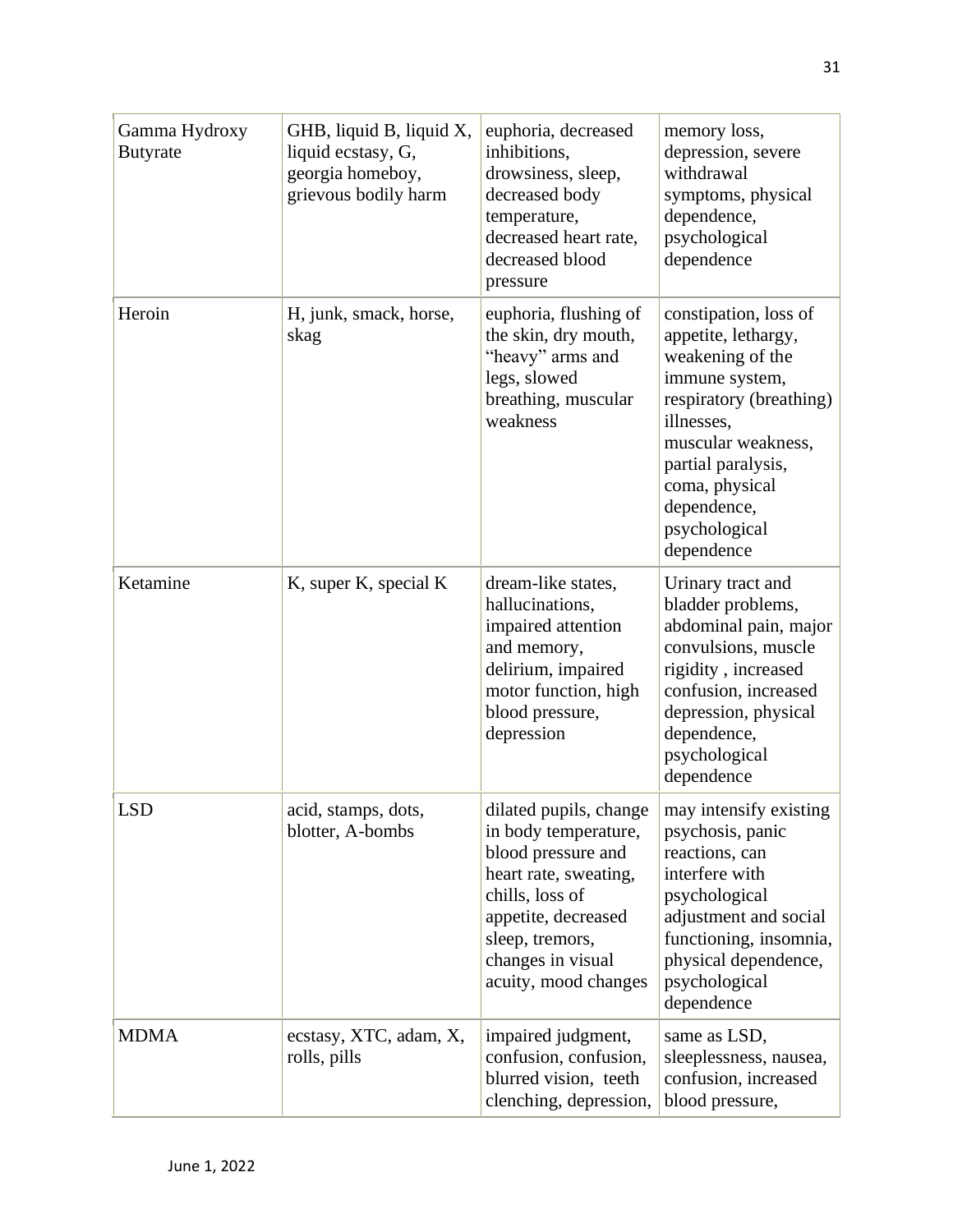|                    |                                                                                                       | anxiety, paranoia,<br>sleep problems,<br>muscle tension                                                                           | sweating, depression,<br>anxiety, memory loss<br>kidney failure,<br>cardiovascular<br>problems, convulsions<br>death, physical<br>dependence,<br>psychological<br>dependence                                                        |
|--------------------|-------------------------------------------------------------------------------------------------------|-----------------------------------------------------------------------------------------------------------------------------------|-------------------------------------------------------------------------------------------------------------------------------------------------------------------------------------------------------------------------------------|
| Marijuana/Cannabis | pot, grass, dope, weed,<br>joint, bud, reefer,<br>doobie, roach                                       | sensory distortion,<br>poor coordination of<br>movement<br>slowed reaction time,<br>panic, anxiety                                | bronchitis,<br>conjunctivas,<br>lethargy, shortened<br>attention span,<br>suppressed immune<br>system, personality<br>changes, cancer,<br>psychological<br>dependence, physical<br>dependence possible<br>for some                  |
| Mescaline          | peyote cactus                                                                                         | nausea, vomiting,<br>anxiety, delirium,<br>hallucinations,<br>increased heart rate,<br>blood pressure, and<br>body temperature,   | lasting physical and<br>mental trauma,<br>intensified existing<br>psychosis,<br>psychological<br>dependence                                                                                                                         |
| Morphine/Opiates   | M, morf, duramorph,<br>Miss Emma, monkey,<br>roxanol, white stuff                                     | euphoria, increased<br>body temperature, dry<br>mouth, "heavy"<br>feeling in arms and<br>legs                                     | constipation, loss of<br>appetite<br>collapsed veins, heart<br>infections, liver<br>disease, depressed<br>respiration,<br>pneumonia and other<br>pulmonary<br>complications,<br>physical dependence,<br>psychological<br>dependence |
| <b>PCP</b>         | crystal, tea, angel dust,<br>embalming fluid, killer<br>weed, rocket fuel,<br>supergrass, wack, ozone | shallow breathing,<br>flushing, profuse<br>sweating, numbness<br>in arms and legs,<br>decreased muscular<br>coordination, nausea, | memory loss,<br>difficulties with<br>speech and thinking,<br>depression, weight<br>loss, psychotic<br>behavior, violent acts,                                                                                                       |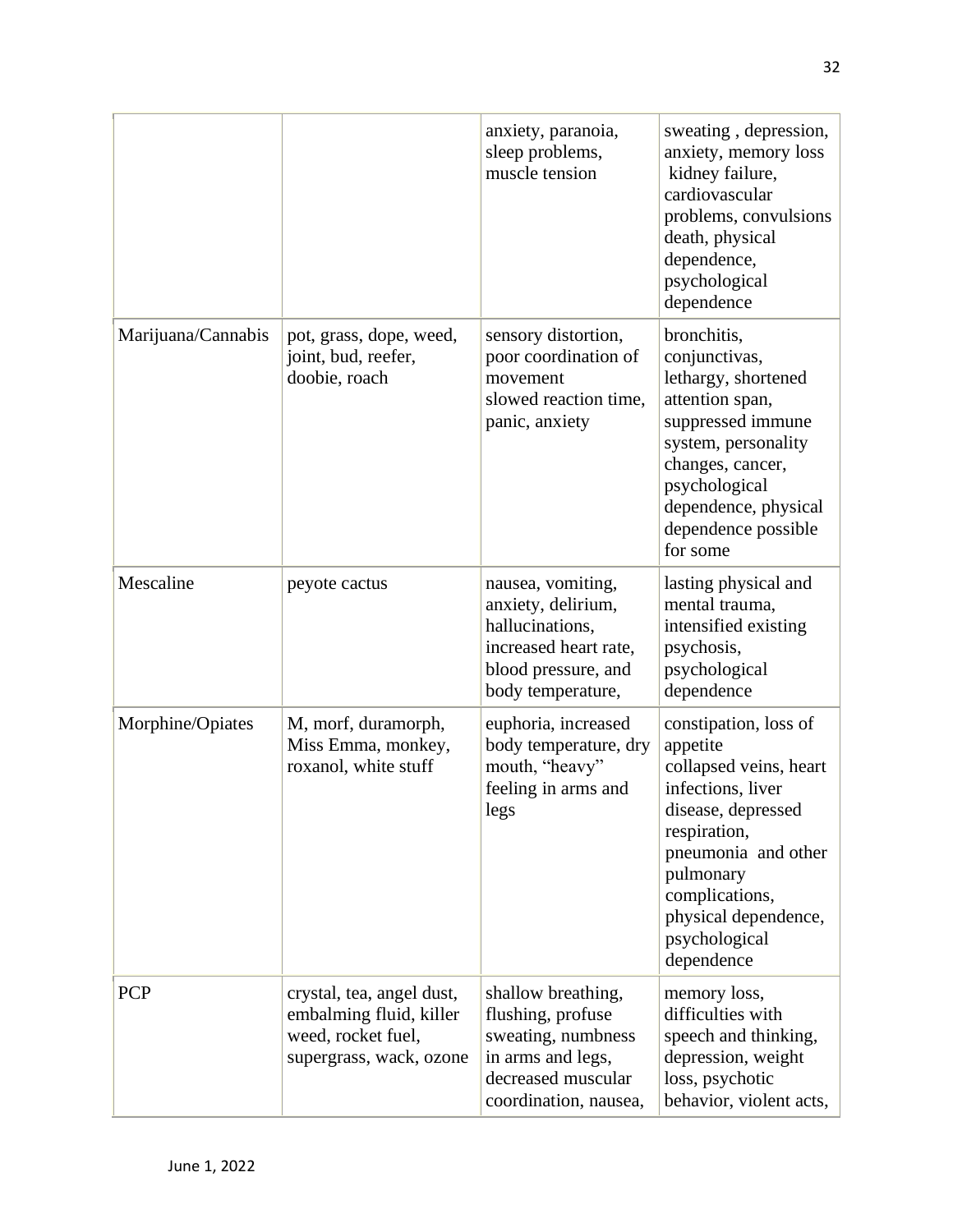|            |                                                                           | vomiting, blurred<br>vision, delusions,<br>paranoia, disordered<br>thinking                                             | psychosis, physical<br>dependence,<br>psychological<br>dependence                                                                                                                                                                                                                                                                                                                        |
|------------|---------------------------------------------------------------------------|-------------------------------------------------------------------------------------------------------------------------|------------------------------------------------------------------------------------------------------------------------------------------------------------------------------------------------------------------------------------------------------------------------------------------------------------------------------------------------------------------------------------------|
| Psilocybin | mushrooms, magic<br>mushrooms, shrooms,<br>caps, psilocybin &<br>psilocyn | nausea, distorted<br>perceptions,<br>nervousness,<br>paranoia,                                                          | confusion, memory<br>loss, shortened<br>attention span,<br>flashbacks may<br>intensify existing<br>psychosis,                                                                                                                                                                                                                                                                            |
| Steroids   | roids, juice                                                              | increased lean muscle<br>mass, increased<br>strength, acne, oily<br>skin, excess hair<br>growth, high blood<br>pressure | Cholesterol<br>imbalance, anger<br>management<br>problems,<br>masculinization or<br>women, breast<br>enlargement in men,<br>premature fusion of<br>long bones preventing<br>attainment of normal<br>height, atrophy of<br>reproductive organs,<br>impotence, reduced<br>fertility, stroke,<br>hypertension,<br>congestive heart<br>failure, liver damage,<br>psychological<br>dependence |